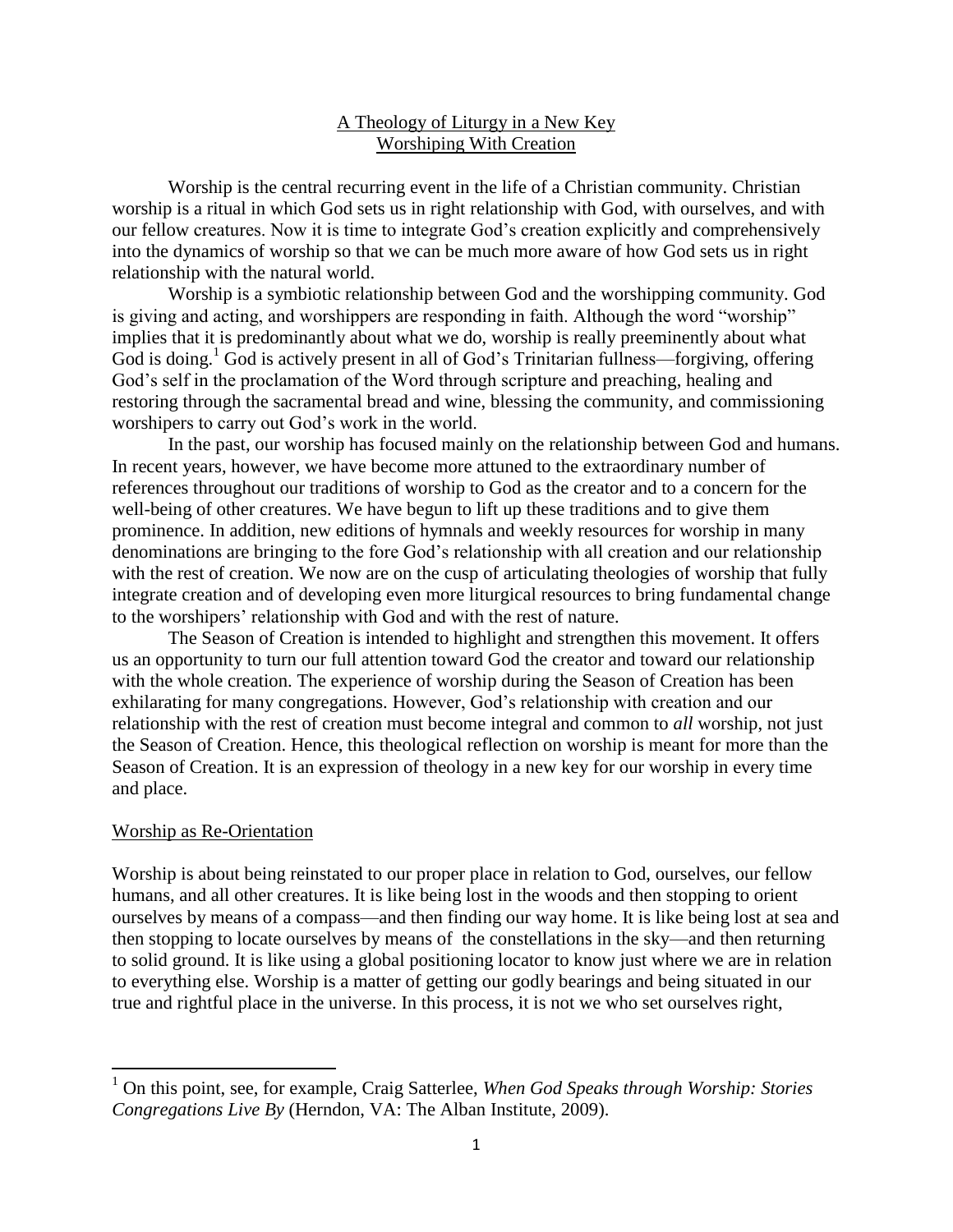however. Rather, when we worship we put ourselves in a position to allow God to give us our bearings, to reorient us, to restore us to our rightful relationships.<sup>2</sup>

We find our relationships restored through the specific portions of the liturgy. For example, by praising God, we restore God to God"s rightful place in our lives as the one who creates and sustains us. By thanksgiving, we recognize our human dependence on God for life and health. By confession and forgiveness, we position ourselves to overcome our self-alienation and the brokenness of our relationships with one another and all creation. By hearing the word, we rediscover a proper sense of direction and purpose in life. Through the offering, we dedicate ourselves and our resources as gifts of God to this renewed vocation. Through prayer, we express a longing for all who are lost or broken to be restored to a place of wholeness in relationship. By communing together, we return from alienation to a harmonious connection with others of the human community and the rest of creation. With blessing and commission, we go out with a renewed sense of who we are, where we are, and where we are going. We have found our bearings, and we have reaffirmed who we truly are and whose we truly are—and, in so doing, we have found our home, our place of belonging. And we know what we are called to be and to do in our life in the world.

It is important to grasp clearly that the relationship with God in worship—God"s action and our response in faith—is not simply a matter of moving into a relationship. It is not just a reconnection. It is a deep inter-relationship of participation in the life of God. The Gospel of John refers to it as a relationship of "abiding in" (John 15:1-11; 17:20-24). In worship, we are not just merely working our way through a rite; we are enacting a drama of personal and communal transformation. And it is not just our thoughts and ideas that are being transformed but our whole selves in relation to God and to creation. God is really present, not just revealing knowledge about God but revealing God"s very own self to us and for us and the entire creation. In worship, we are called into intimate communion with the God who has created us and all things. We are called into relationship with the Christ who redeems us and the whole creation. And we are called to share in the life of the Holy Spirit who empowers and sustains us and all creatures.

### Restoring our Relationship with the Rest of Nature

 $\overline{\phantom{a}}$ 

In practice, however, our restoration/reorientation through worship has tended to leave out an important, indeed crucial, relationship. We are reoriented to God, self, and the human community, but often we have experienced that reorientation without a self-conscious reorientation of our relationship with the rest of creation, which is the matrix in which we live and move and have our being. We are a part of nature. Along with all other living beings and non-living things, we are nature. Creation is one reality.

If God created the world as a place in which human life is inextricably woven into the rest of creation, then we need to make the natural world self-consciously an integral part of our worshiping experience. If worship means being restored to our proper place in the world in order to reorient us, to recall who we are, where we have come from, the things upon which we depend, and that for which we are responsible, then worship must be a celebration of all of creation and a reorientation of ourselves to our proper place within it. Just as human health and

 $2^2$  For a theology of liturgy that also treats worship as reorientation, albeit in a different way, see Gordon Lathrop, *Holy Ground: A Liturgical Cosmology* (Minneapolis: Augsburg Fortress Press, 2003).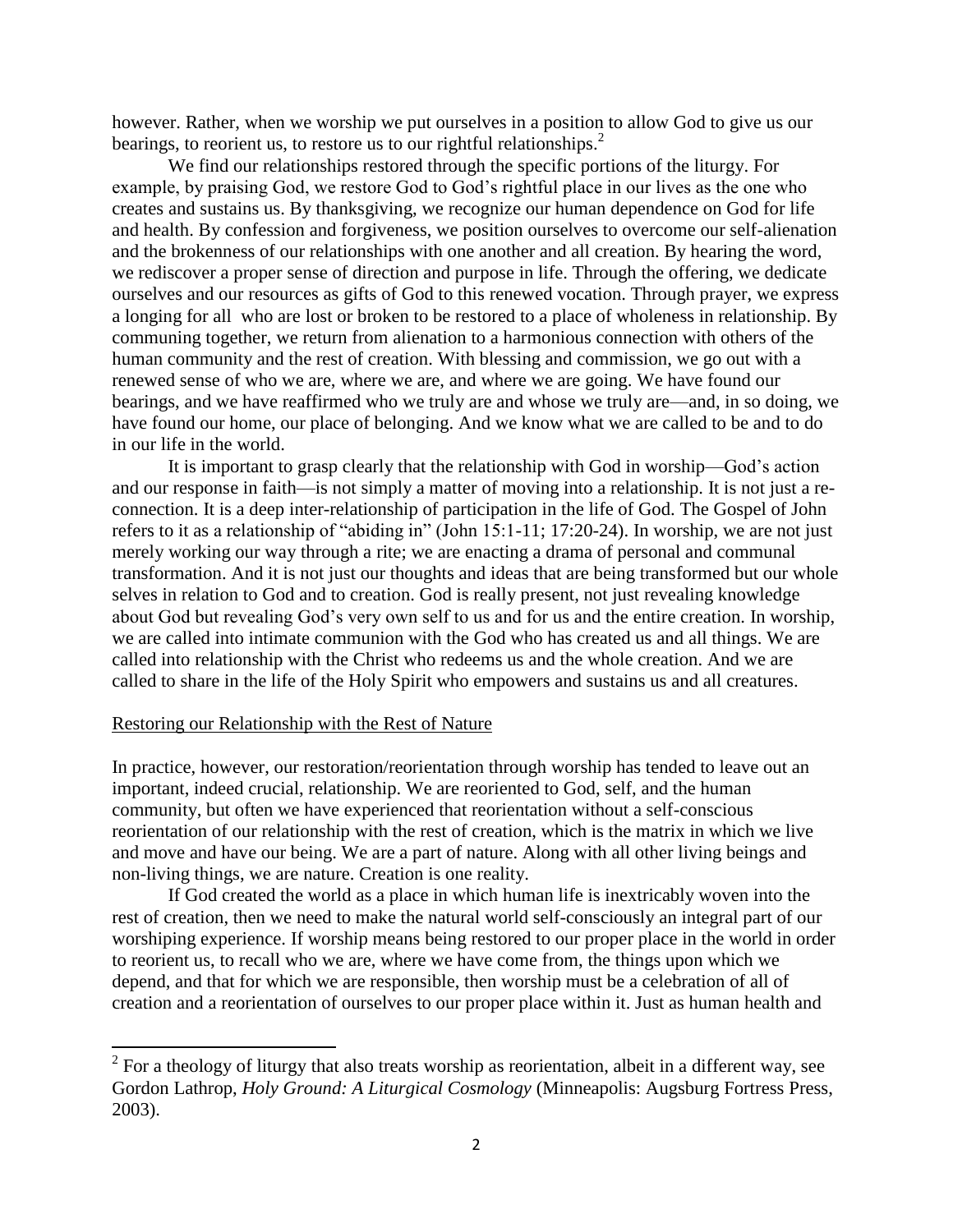well-being, peace and justice, are dependent on our right relationships with each other, so also they are dependent on our relationships with the rest of creation. According to the creation story in Genesis 1, this is what we are called to do: Love God, love our neighbors, care for creation.

### A Theology of Worship

Why is it important to articulate a "theology" of worship? There has always been a close relationship between theology and worship, as indeed there should be. Worship expresses what we believe. It embodies the theologies we espouse, for better or for worse. It manifests in the gathered community the most significant views we embrace about God, Christ, and the Holy Spirit. Therefore, as we change our theology, so we must change our worship in order to reflect what we most ardently believe. Indeed, throughout history, theologies have changed and expanded. And they are changing again today in relation to the ecological challenges of planet Earth and of our increased awareness of the natural world and our human relationship to it.

It is no longer possible to do a serious constructive or systematic theology without encompassing the centrality of God the creator and of creation itself. Nor is it any longer viable to do a theology of the Old Testament or the New Testament without shifting the weight of the study to embrace God"s relationship with all of creation. We see the Bible with new eyes and understand God's redeeming work in fresh ways.<sup>3</sup> So also, our theology of worship should reflect the same shift. Our worship needs to embody these developments as we discern more fully the dimensions of God's word and work.<sup>4</sup>

Consider the changes that took place in the Protestant Reformation of the sixteenth century: theology was conceived in new ways; the Bible was interpreted with new eyes; ethical commitments were reconfigured; and worship was transformed. The same could be said of the Roman Catholic Church after Vatican II. Due to changing times and fresh challenges, the church has always risen to the occasion. Now we are facing ecological threats to the very existence of life as we have known it on Earth. Is there any doubt that this defining issue of the twenty-first century represents a challenge to the church? We are called to rise to this challenge and to address our human relationship with the rest of nature.

Given this new understanding of the challenges of our time, we must reshape and enhance our worship so that our relationship with the whole creation is writ large across our liturgies, our lectionaries, and our church year—not just with a few phrases here and there, not just with an occasional hymn, not just with a few special days in the church calendar. Our relationship with all creation must now become as central and as obvious in worship as is our relationship with God and with each other. God"s love of creation, God"s desire to redeem creation, and God"s action in reorienting our human relationship with the rest of creation ought to be so present in all we do in worship that it claims our hearts and minds with enthusiasm. This involves making God the creator and creation itself an integral part of everything we do in worship.

 3 For an instructive exploration of biblical creation theology, see Terence E Fretheim, *God and World in the Old Testament: A Relational Theology of Creation* (Nashville: Abingdon, 2006).

<sup>&</sup>lt;sup>4</sup> For further development of this theme, see Lathrop, *Holy Ground* and H. Paul Santmire, *Ritualizing Nature: Renewing Christian Liturgy in a Time of Crisis* (Minneapolis: Fortress Press, 2008).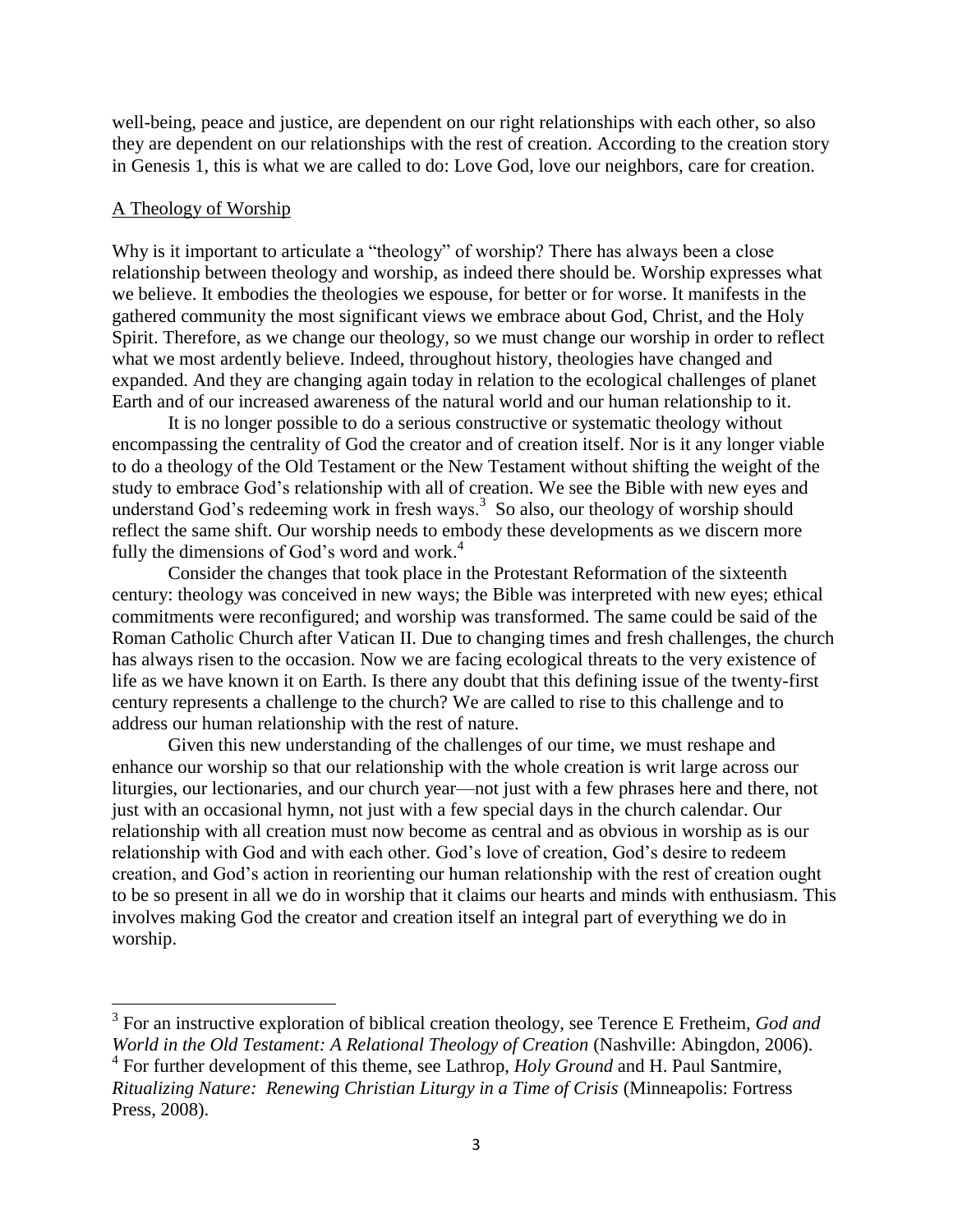Celebrating the Season of Creation gives us a vision of what that kind of worship could be like in every liturgical season—as we celebrate the role of Christ in redeeming creation and the work of the Holy Spirit in sustaining creation. The Season of Creation can be the basis for transforming all of our worship in a new key.

### Worshiping together with all of Nature

Perhaps the most important thing we can say about a new theology of liturgy is that we are called to worship and praise God *with* nature. Remember that Scripture calls for the hills to clap their hands and the trees to sing for joy, along with animals and sea creatures, the seas and the soils, the fields and the grain. The psalmist calls out: "All creation, praise the Lord" (Ps. 148:13; cf. also 1 Chron. 16:29-34 as well as Ps.104 and Ps. 148, among others). Hence, nature itself is to be experienced as part of our worshipping community, as our partner in praise.

#### Worship as New Creation

We have emphasized worship as two-dimensional: the actions of God orienting us to right relationships and our faithful responses to God"s actions. The reorientation to the natural world brought about by God in worship represents a fundamental change of direction for us. It is not just a matter of accommodating a few new ideas or practices. Further, restoration to relationship with God, others, and nature is by no means the same as assimilation into the society and culture around us. Reconciled relationships with God will orient us to values, actions, and structures that may go against the grain of the world around us. They can be fundamentally counter-cultural. Reconciled relationships with other humans will set us at odds with the injustices, oppressions, neglect, and discrimination by groups and individuals not sharing the values of the church. Being reoriented to a love of nature and the care for creation may likewise lead us to resist and oppose the practices of local and national governments, businesses, corporations, and others who contribute to the flagrant degradations of Earth"s natural systems and life..

Worship can be subversive of the culture and an expression of counter-cultural thinking and acting. Worship can lead us to counter the consumer mentality and practices of our time that treat people and Earth as commodities to be exploited. It can lead us to advocate for public policies and laws that foster love of neighbor and care for creation. At the same time, our reorientation in worship may lead us to affirm many movements and actions in the culture around us that further the kinds of values and behaviors fostered by Christian ways of being in the world.

By drawing us into a reorientation in relationships, worship is meant to give us a taste of new creation—creation redeemed and reconciled. For this brief period of time, we celebrate our communion with God, with each other, and with all creation so that we get a glimpse of God"s vision for the whole world. We are placed on the trajectory that God is moving toward in order to bring creation to fulfillment. We have suspended the claims of the world around us, yet brought that world with us into worship, seen it and ourselves transformed, and then re-visioned that world as God"s creation. With this experience of transformation, we re-enter our ordinary lives as changed people, ready to re-make the world as God would have it made anew, in whatever ways, modest or visionary, that the Spirit of God inspires us to follow

In this comprehensive sense, then, worship is a radical reorientation. It is re-socialization at a primary level.. It challenges the core values of our culture, which we sometimes assume to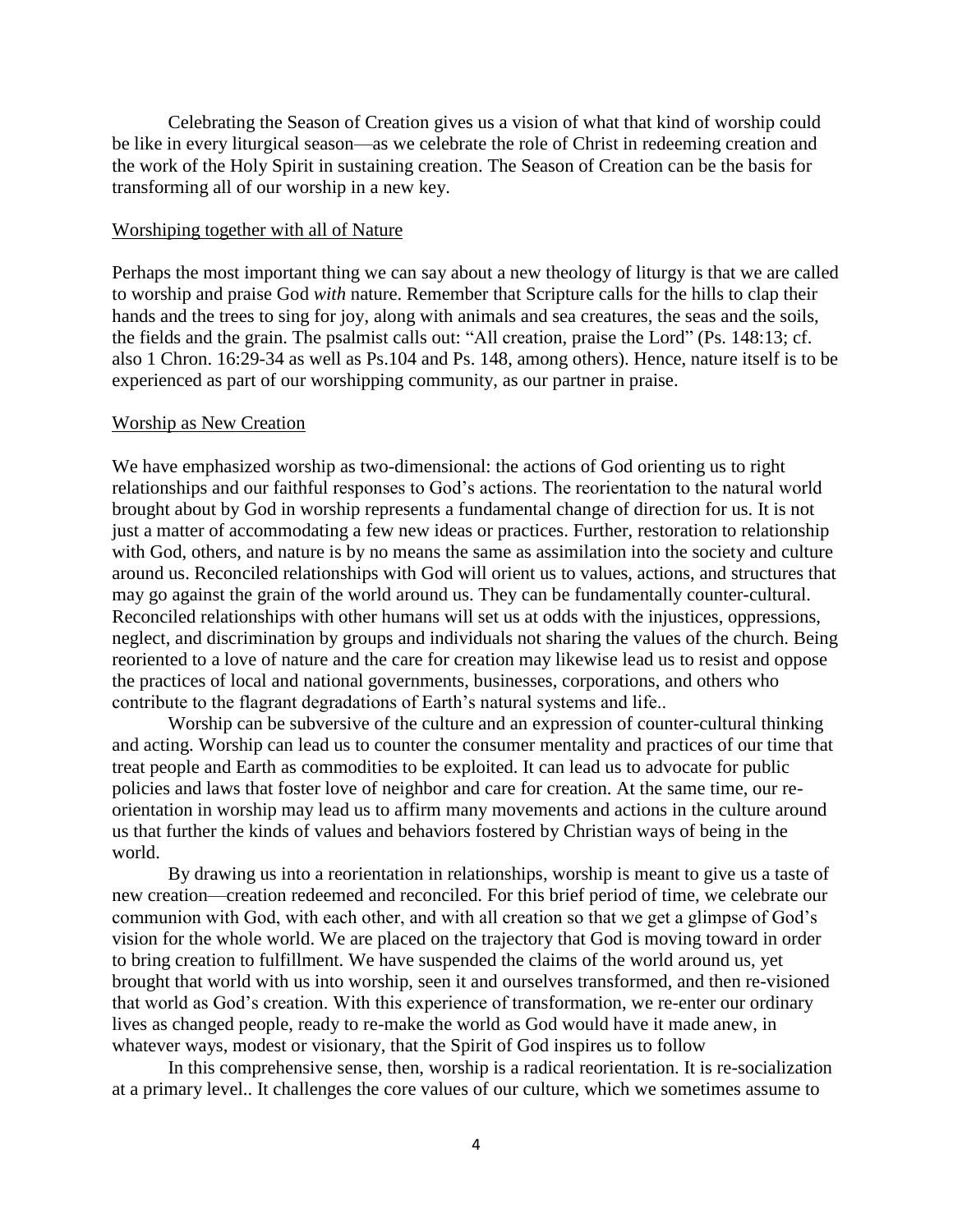be fixed. It invites us into a way of being in the world that is healing and wholesome, that fosters justice and peace, that bears reverence for life, that enhances care for people and nature, and that serves rather than dominates

### Care for Creation in the Seasons and Days of the Church Year

Again, worship in solidarity with all creation is a goal for more than the Season of Creation. It is the kind of worship we are called to practice all year and in every season. Each season of the church year lends itself to the thematic development of our relationship with all creation.

● Advent Season: all creation groans together as we await redemption and restoration of all of life. Advent is a time to repent in preparation for a new age in which the leaves of the trees, as John the Seer depicts it in his vision of the new Jerusalem, will be "a healing for the nations" (Rev. 22:2).

● Epiphany Season: here we celebrate the manifestation and glory of God not only in the arrival of the Christ child but also in the light and glory of God present in the beautiful works of human creativity and in the magnificence of the whole Earth and indeed in the resplendent vastness of the whole cosmos.

• Lenten Season: During Lent, we recognize our complicity in sin, not only against God and not only against to one another, but also in our individual and corporate actions that have degraded the rest of nature. We grieve losses to God"s good Earth and reflect on the sacrifices we must make to stop our sins against creation even as we seek to hear, with new ears, the voice of every suffering creature.

● Easter Season: We celebrate the resurrection of human life and envision the restoration/ regeneration of the entire cosmos as a new creation.

• Pentecost Season (or "Ordinary Time"): We reflect on the spiritual wisdom we need and the actions we can take—as individuals, as congregations, and as a society—to live in a world where human and non-human creation can thrive together in the full flourishing that only the Spirit can give.

• Season of Creation: We focus on God as creator and the wonders of creation, all designed to help us love creation as God does and commit ourselves to care for it and rejoice in it. • Special Days: There are many special occasions in the year when it is especially appropriate that care for creation becomes the focus of the whole service, such as St. Francis Day and Rogation Day. There are also days in the life of many cultures that are opportunities for celebrating creation, such as Thanksgiving Day and Earth Day Sunday. Special services might include a Blessing of the Animals, tree planting ceremonies, and the greening of the cross service, among others.

In all of these seasons and days, there is the opportunity to encompass all of God"s creation in our observances and celebrations. Seasonal decorations, banners, and sayings can keep this message before the congregation throughout the year. Further, we can enhance the experience of worship by bringing signs of living nature into the sanctuary: placing greenery/flowering plants or trees in the church, giving people seeds or seedlings to plant, decorating the sanctuary with natural art, opening the sanctuary to natural light through windows and skylights, and worshiping outside. We can also employ special colors (Earth tones!), paraments, banners, and other decorative appointments for the Season of Creation. Green is beautiful! But so is white, as the lilies of the field attest, and so indeed are all colors, as we know from the witness of the rainbow.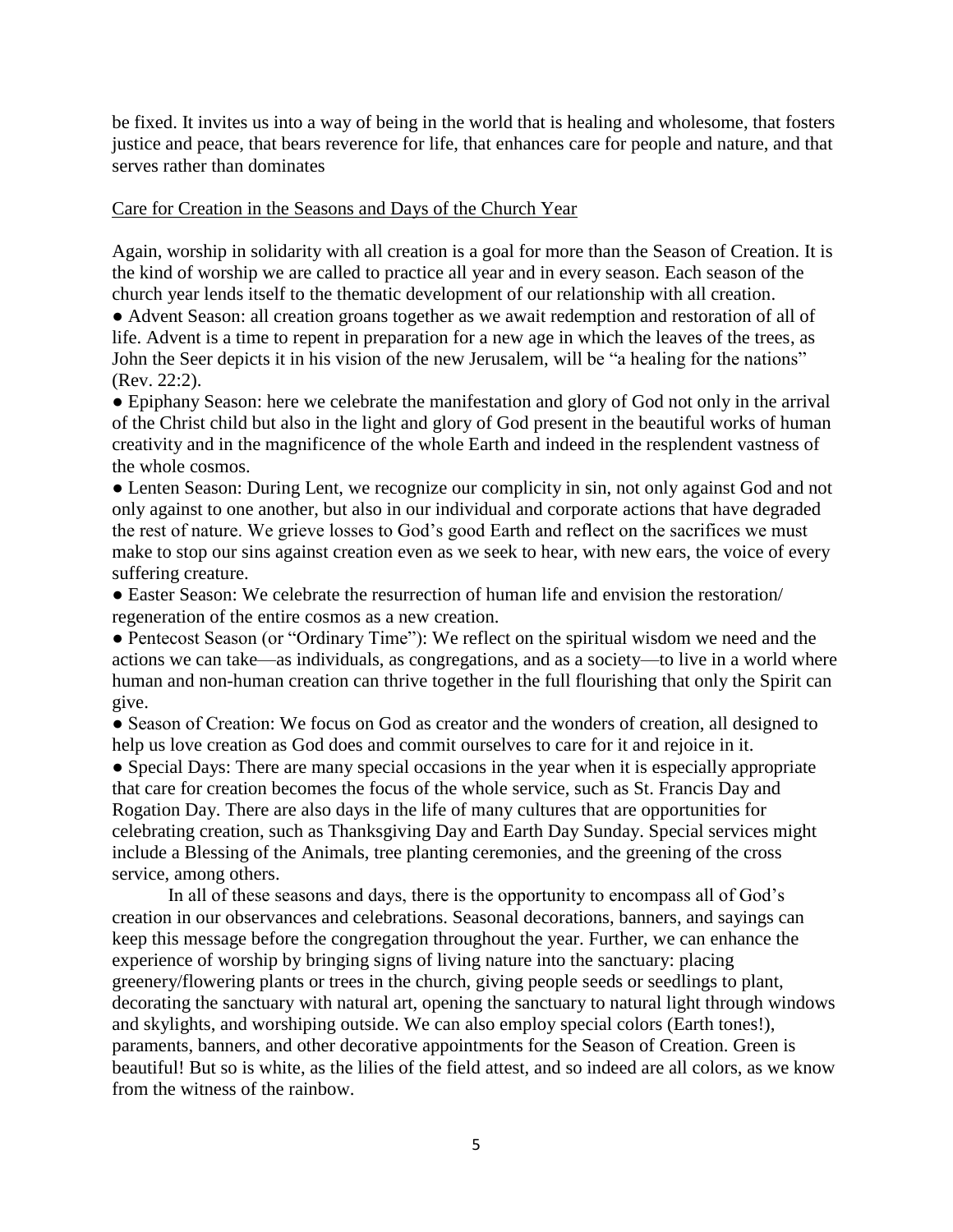Earth-friendly practices can also contribute to the integrity and witness of the worship: beeswax candles instead of oil-based candles; home-grown plants or flowers instead of commercially produced products transported from a distance (the latter may bring with them the stain of injustice); local wine and organic, wholegrain bread; post-consumer paper; a basket to recycle bulletins at exits; minimized paper and energy use; communion practices that limit waste (for example, glass drinking cups instead of disposable plastic cups); worship vessels cleaned in an Earth-safe detergent; fair trade palms purchased for Palm Sunday.

In all these ways, we can create an ethos in the congregation that will pervade worship with care for creation and with an experience of the God-given integrity of nature itself.

### Summary

In order for us to be truly reoriented by God in our worship, we should incorporate love for, celebration of, concern for, prayer for, and a commitment to care for all creation into every dimension of our worship experience. Just as we cannot imagine worship without praise of God or prayer for those in need, so too we should not be able to imagine worship without expressions of our love for and our commitment to care for God"s creation. We now turn to explore essential elements of the theology that help us to worship in this new key.

# Part One The Invocation: The God of all Creation and A Theology of Earth Sanctuary

The reorientation generated by worship begins by emphasizing the image of the God who is depicted in the first article of the Christian creeds. The God whose active presence we invoke in worship is the creator of the immense universe through all time and space. This God is not only a personal God and a God of human beings. This God is also the One who created and continues to create the heavens and the Earth. From beginning to end the work of God has to do with all creation. The following invocations seem appropriate.

We invoke the active presence of God the Father who formed all creation, God the Son who redeems all creation, and God the Spirit who sustains all creation and brings it to fulfillment.

"In communion with all of Earth-community, we gather to worship God who is the creator of all things, the savior of all things, and the life-giver of all things."

When we lift up this image of God as creator, then we also need to rethink the dimensions of the sanctuary within which we worship; for example,

"In communion with all the Earth, we gather to worship God the creator of all things, God the redeemer of all things, and God the sustainer of all things."

Only a sanctuary the size of Earth itself is adequate for our worship. Only then do we begin to adequately honor God as creator. Only then are we able to embrace fully all the living creatures and non-living realities of the Earth community upon which humans depend and with whom we share this creation. We enter into an awareness of this all-encompassing sanctuary of Earth when we acknowledge and invoke the active presence of the One who fills all creation with glory.

#### Down-to-Earth Worship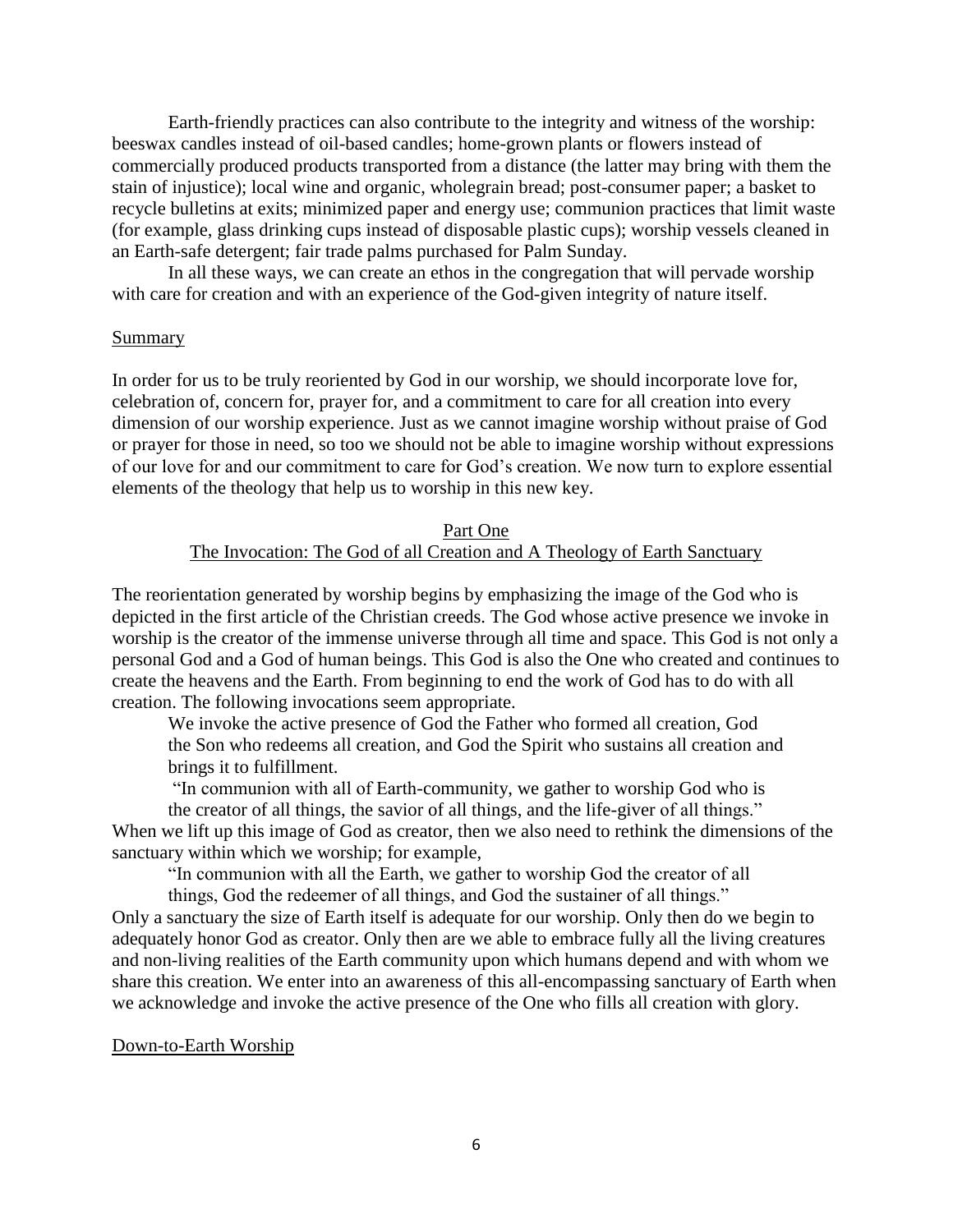A fundamental way to allow God to reorient us in worship, then, is to see Earth, rather than the walls of our own church building, as our sanctuary. In this respect, as we worship Earth is, for us, a sacred space, a place where God is active and where God encounters us. Scriptures reveal God"s presence permeating all creation and making it sacred. Consider Isaiah"s spectacular vision (Isaiah 6:3), incorporated in many Eucharistic prayers:

Holy, holy, holy is the Lord of hosts!

 $\overline{\phantom{a}}$ 

The whole Earth is full of God's glory (Isa. 6:3).

The apostle Paul also makes it quite clear that the invisible power and presence of God can be known to all people on Earth, so that we have no excuse for not knowing there is a creator (Rom.  $1:19-20$ <sup>5</sup>

When we take seriously the presence of God in the whole creation, moreover, we are called to rethink our idea of God so as to look to God not only above us in the heavens but also "deep down things."<sup>6</sup> In the past, we tended to accept the traditional cosmology of ancient peoples, the view of the cosmos that heaven is up and Earth is down, and so we prayed "up" as if God were only above in heaven. Now we have a new view of the universe and planet Earth in relation to which we may think of God as everywhere in all things. This actually turns out to be closer to the biblical view in the sense that God is filling Earth with God"s glory. Also, the Bible presents the view that the impulse of our Creator is to move down into this world. While we do pray "Our Father who art in heaven," all the more so we also pray "Your kingdom come . . . on Earth. . . ." (Matt. 6:9-10). So we confess that God is vitally present in all creatures, human and non-human.

This biblical revelation of how the glory of God fills Earth—and indeed all of creation does not claim that creation itself is God. We do not worship creation. God's presence is "in, with, and under" every aspect of this world, as Martin Luther teaches us.<sup>7</sup> Of course, the most powerful and the definitive revelation of God"s glory are seen in the person of Jesus Christ. And it is from God"s presence and activity in Jesus that we know what God"s holiness and glory are like everywhere in creation. Seeing God-made-flesh in Christ, we can then "lift up our eyes to the hills" as the psalmist says (Ps. 121:1), and indeed contemplate the whole creation and the glory of God the creator.

Call this the re-sacralization of creation. When we see God in Christ and then also in, with, and under the whole Earth and indeed the whole cosmos, then, for us, all things are sacred. Closer at hand, too, is this: if God is so intimately and immediately present in all things, God is not only in the bread and wine of the Eucharist and in all the people as the body of Christ; God is also present in the paraments and the banners, in the flowers and in the candles, in the altar and in the symbols, in the organ and in the pews, in the actions and in the gestures, in the speaking and in the song, in the light and in the dark.<sup>8</sup> All of these have the effect of connecting us with their root and source in the larger sanctuary of Earth, because all of these derive from living and

<sup>5</sup> On Paul, see David Horrell, Cheryl Hunt, and Christopher Southgate, eds., *Greening Paul: Rereading the Apostle in a Time of Ecological Crisis* (Waco: Baylor University Press, 2010). <sup>6</sup> A phrase used by the poet Gerard Manley Hopkins.

<sup>7</sup> For a review of Luther"s theology of Divine immanence, see H. Paul Santmire, *The Travail of Nature: The Ambiguous Ecological Promise of Christian Theology* (Minneapolis: Fortress Press, 2000), 128-132.

<sup>8</sup> For a more detailed discussion of these ideas, see Santmire, *Ritualizing Nature,* 154-174.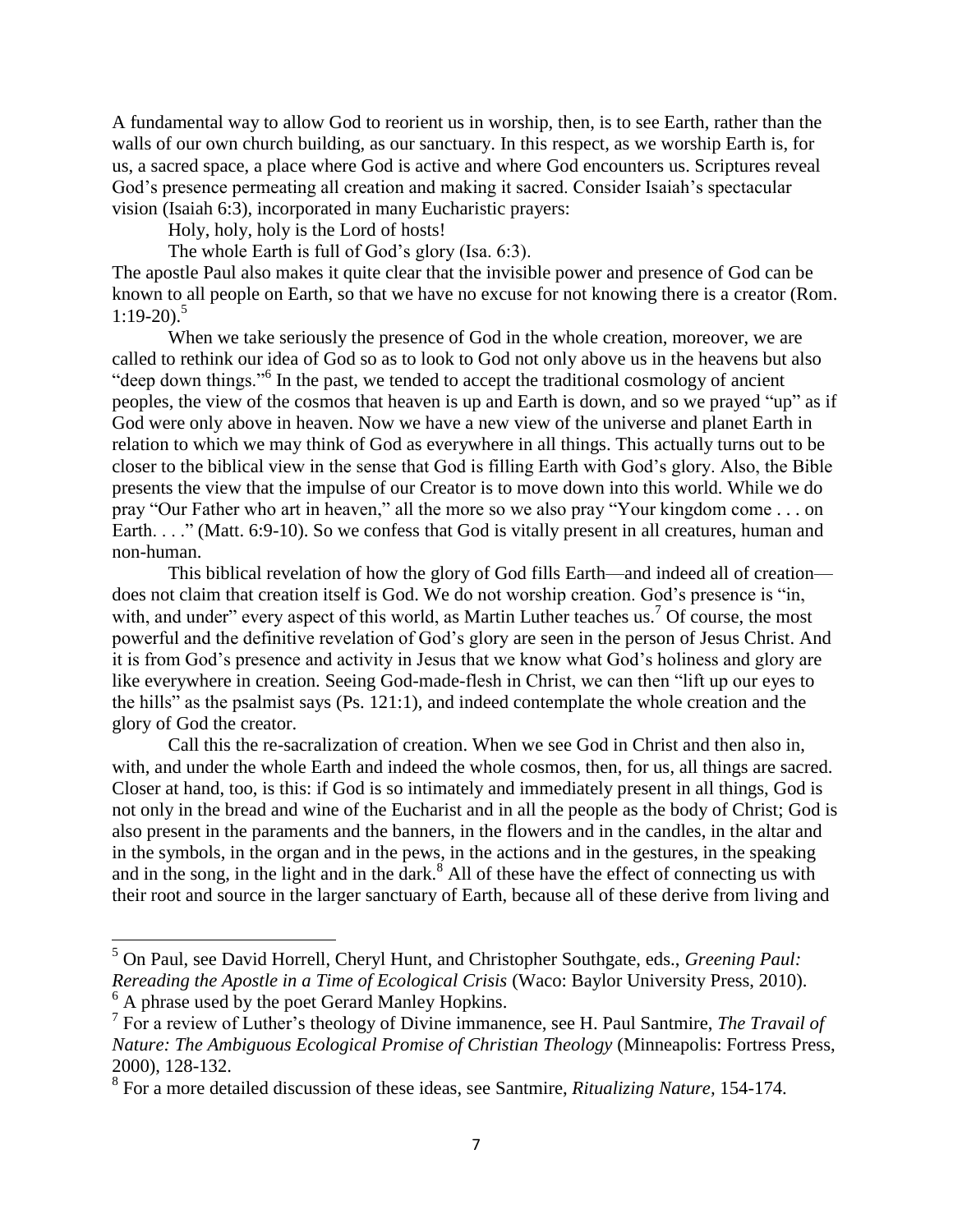non-living realities in creation. When this discernment happens, we have succeeded in breaking down the barrier between church and world, between insiders and outsiders, between worshipers and nature. Whether in the church building or outside, the ground upon which we stand is "holy ground." All of our worship reflects the glorious presence of God permeating all things.

Many of us have had experiences in which God encounters us in our relationship with the natural world. In seeing Earth as God's sanctuary, we are honoring those experiences and we are acknowledging that God actively seeks us through nature, just as God seeks us through other people. As Martin Luther has written, "Our home, field, garden, and everything, is full of Bible, where God through his wondrous works not only preaches, but also knocks on our eyes, touches our senses, and somehow enlightens our hearts."<sup>9</sup> By worshipping with Earth as our sanctuary, we build on those sacred experiences of nature and make ourselves open to God reaching us through nature all the more.

#### A Sanctuary for All of Life

 $\overline{\phantom{a}}$ 

When we commence worship by invoking the presence of the creator God in God's entire sanctuary of Earth, we are acutely aware that this Earth is an endangered planet—to a great extent due to our own desecration of the air, the land, and the waters of Earth. How can we treat Earth differently? We humans sometimes designate certain areas of land, air, and water as natural "sanctuaries" that offer protection to a variety of animals, species of plants, and whole eco-systems. Can we not think of all Earth as God"s sanctuary for the benefit of the whole Earthcommunity that God has created? Can we not think of this Earth sanctuary as a place of safety and well-being for all creatures great and small?

This is the challenge we have right at the beginning of our worship—to broaden our horizon so that we have a vision of God writ large over creation and so that we are reoriented in relationship not only with one another and with all humanity but also with God"s whole creation.

### Part Two

### The Invitation and Gloria: A Theology of Kinship with Creation

Our reorientation in worship continues with the call to worship or invocation—as we affirm our solidarity with the rest of creation by inviting all creation to join in worship. In this process, we not only praise God for creation, we also worship God with creation.

We invite the birds and the insects, the animals on land and the fish of the sea, the rocks and the trees, the soil and the air, the mountains and the valleys, the oceans and the rivers, the sun, the moon, and all stars to join in communion with us this day in bringing glory and praise to the God who has created us and who sustains us forever.

We might include the other members of Earth community who live together with us on our church property.

Today we invite as our partners in worship the pine trees that live on our property, the plants in our garden, the lush grass and the bright bushes, the cardinals and the crows that feed on the worms, the beetles and the bees, the

 $9^9$  Luther, Martin. Werke (Weimar Ausgabe), XLIX: 434, cited by Niels Henrik Gregersen, "Grace in Nature and History: Luther"s Doctrine of Creation Revisited," *Dialog* 44:1 (Spring, 2005), 58.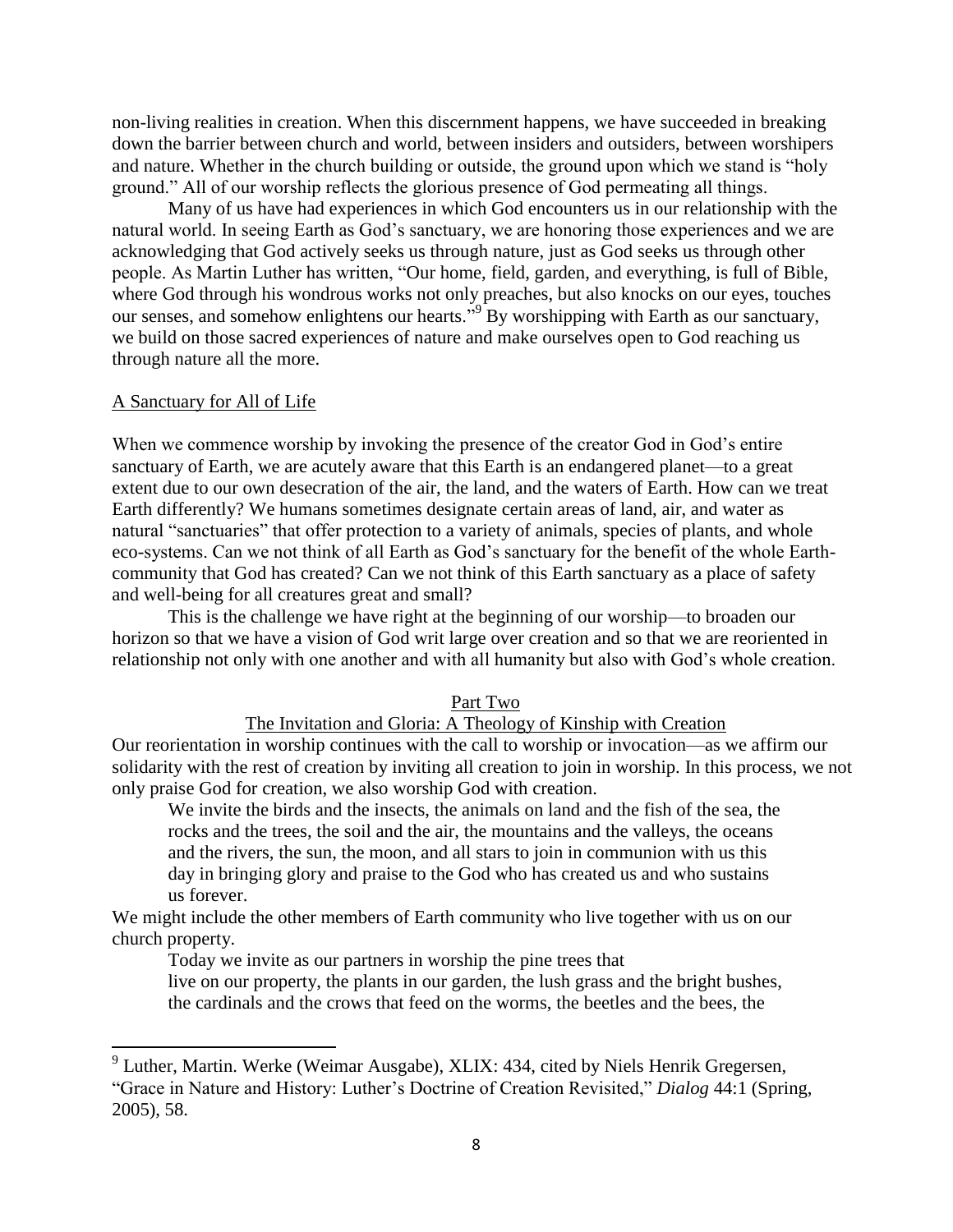rabbits and the raccoons who share this space with us. Join us in praise of our Creator.

We might state this invocation in an inverse way, namely, that we are calling ourselves to join the rest of creation in worship already taking place everywhere.

Today we call ourselves to join in the hymn of all creation—with the wrens and the robins, the otters and the owls, the baboons and the butterflies, the elm trees and the pine trees, the rice and the snow peas, the grass and the grasshoppers, the lava and the lakes, the mountains and the seas, and all created things everywhere.

We are invited to "join the communion of all creation," to "let heaven and nature sing" and to "let all creation join in one, to praise [God"s] holy name." All together, the choir of creation acknowledges God as the inexhaustible source of life and goodness.

### Conversion to Earth

 $\overline{\phantom{a}}$ 

To consider worshiping *with* our kin in creation may require something of a conversion. The fundamental problem that this new theology of worship addresses is our human alienation from the rest of God's creation and our consequent misuse of God's creation. In worship, God is restoring us to our relationship to Earth by broadening our worship experience to encompass all that God loves and by connecting us to all that Christ seeks to redeem and reconcile, by the life-giving power of the Holy Spirit.

In order to worship with creation, we first of all need to recognize our kinship with the rest of creation—including Earth as our primal parent. As Genesis 2 teaches us, living things have all commonly emerged from the soil. So we are all kin. To view Earth as other than mere matter and to know all creatures as our kin may, as we have suggested, require a radical change of consciousness. But this is the truth we now confess with new enthusiasm. God is reorienting us to a relationship with Earth so that we can now experience all creatures as our kin, as we join in the praise of all creation.

Likewise, the concept of evolution teaches us that humans have a biological connection with other creatures and a common origin in Earth. Humans are born of Earth, and so "we are creatures of the Earth."<sup>10</sup> We are comprised of the same elements that make up the planet and the same stardust of which the galaxies are composed. The cells of our bodies are composed of 65 to 90 percent water. We share DNA in common with other creatures. Hence, we are all kin biologically. We are "natural" creatures through and through.

As such, the scientific construct of evolution helps us to understand much more concretely what Genesis 2 means when it says that humans are "of the soil." This is how the Bible sees our kinship with the larger world of nature. When Job said, "Naked I came from my mother"s womb, and naked I shall return there!" (Job 1:21), he meant a coming from and a return to Earth as his mother. In Genesis 2, Earth is the common source of all living beings. God molds the first human, Adam (`adam), from the soil (`adamah) of Earth. Adam's name means "Earth-man." Similarly, in Genesis 1, all animal life comes from the `adamah of Earth. God says, "Let the earth bring forth living creatures of all kinds" (Gen. 1:24). And God says, "Let Earth put forth vegetation" (Gen. 1:11). All humans and all fauna and flora share the same origin and the same ground, Earth.

<sup>10</sup> David Suzuki and Amanda McConnell, *The Sacred Balance. Rediscovering our Place in Nature* (New York: Bantam Books, 1999), 38.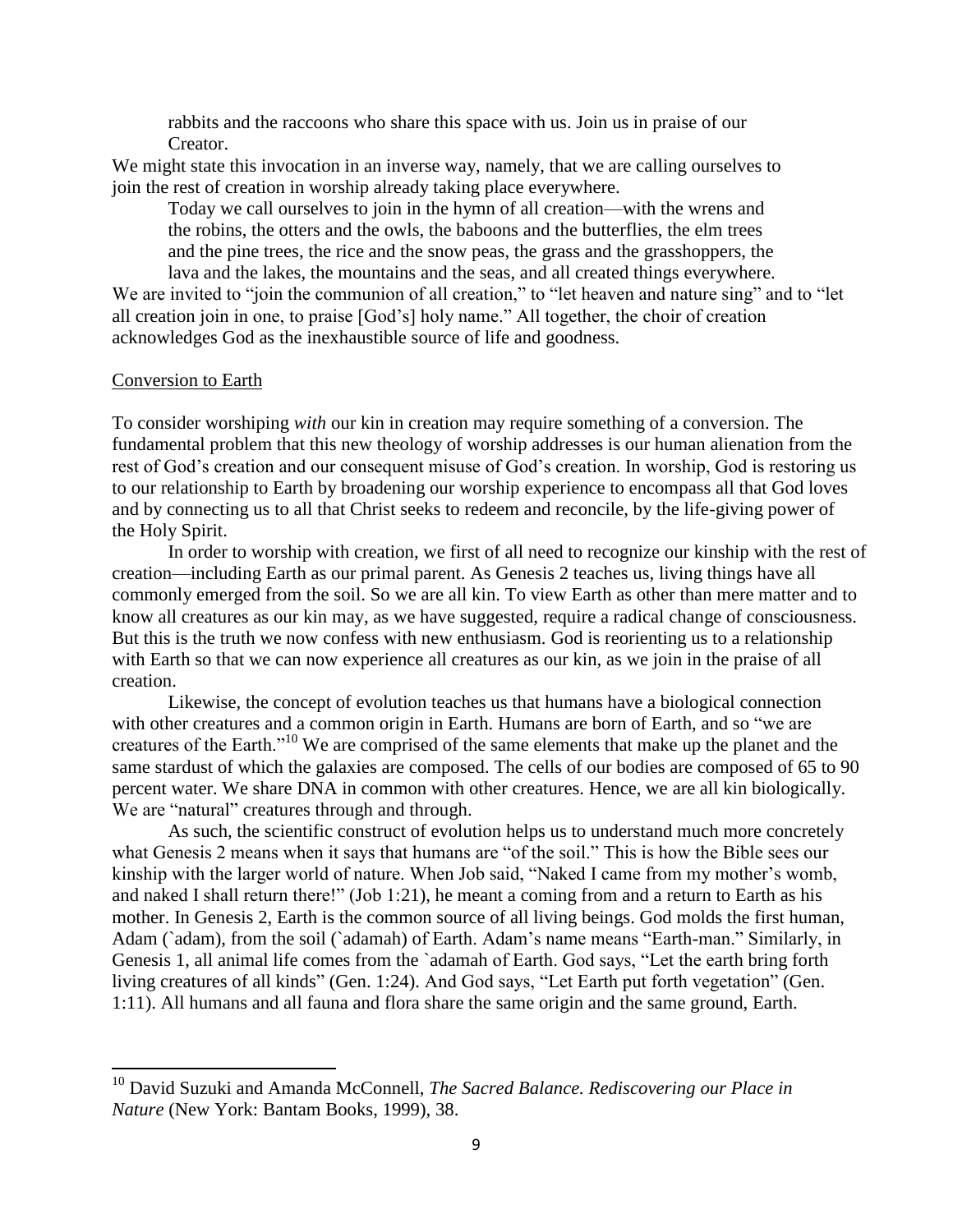Kinship among the living creatures in this garden world extends particularly to breath. According to the Bible, all living things are commonly animated by God"s breath.

### The Choir of All Creation.

 $\overline{\phantom{a}}$ 

To grasp how it is that creation is to praise God, we need to understand that Earth and members of Earth community are not treated as "it" in the Bible. Earth is often personalized—as subject who can hear the voice of God (Isa. 1:2; 34.1; 49.13; Jer. 6:19; 22:29; Joel 2:21-22), as having emotions, as capable of suffering and mourning (Isa. 24:4; 33:9; Jer. 4:28; 12:4, 11; 14:4; 23.10; Joel 1:18- 20), and as obeying God"s commands. As such, we can view Earth in personal relationship with God and with us as a worshipping community.

And indeed, like humans, this entire created order is called to praise God. Just listen to some of the acclamations in the Bible: "Worship the lord in holy splendor: tremble before him all the earth;" "Let the heavens be glad and the earth rejoice;" "And let them say among the nations, "The Lord is king;"" "Let the sea roar and all that fills it;" "Let the field exalt and everything in it." "Then shall the trees of the forest sing for joy before the Lord" (I Chron. 16:29-34; Ps. 148). In Psalm 148, everything from sun and moon to sea monsters and snow are called upon to praise God—along with all rulers and peoples of Earth. Our invocation invites us to join with the whole choir of creation. Our call to worship is to "Let all creation praise the Lord."

Of course, we need not assume that plants and animals have special voices for praise. Rather, they praise God simply by being who they were created to be and by thriving in that life. But God has ears to hear this "music of the spheres" all the more. This understanding of praise means that when we humans behave in ways that harm or destroy other living things, we diminish their capacity to praise God! Then the land languishes and the grape vines dry up and the wheat withers. Then their voice is one of lament. Being in solidarity with the rest of nature makes us acutely aware of the ways in which plants and animals suffer, often as a result of human activity. Can we then also worship in ways that enable us to lament with other creatures as well as to celebrate with them, and to express our responsibility toward them? If we will do so, only then will we truly join them in worship with integrity, as the God we know in the Bible intends us to do.

We need to find ways in worship to make this common voice a reality. We need to use our imaginations to consider how our worship might change so that we praise God with creation. As we have suggested, we can begin by inviting other-kind to join human-kind in our worship. And we can so fill our liturgies with references to fellow creatures that our kinship with them permeates all we do in our worship. Also, can we be aware of the natural surroundings of our worship center? Can we bring life into the sanctuary, such as trees and plants and flowers, and even living things like fish and birds and gerbils? Can we use the service of the Blessing of the Animals (human and non-human animals alike!) as an opportunity to strengthen our kinship with nature and to be more aware of our common worship with these and all living things? Some congregations have even experimented with the use of visual projections of images of the galaxies and their myriad stars on the worship center walls. In this way, in our mind"s eye, our sanctuary for worship can become not just a building, and not even just the Earth itself, but the entire universe. We can see the entire creation in our worship, in John Calvin's words, as "the theater of God's glory."<sup>11</sup>

 $11$  Calvin uses this expression often. For references and explication of this theme, see Susan Schreiner, *The Theater of His Glory: Nature and the Natural Order in the Thought of John Calvin* (Grand rapids: Baker Books, 1991), especially 145-146, note 40.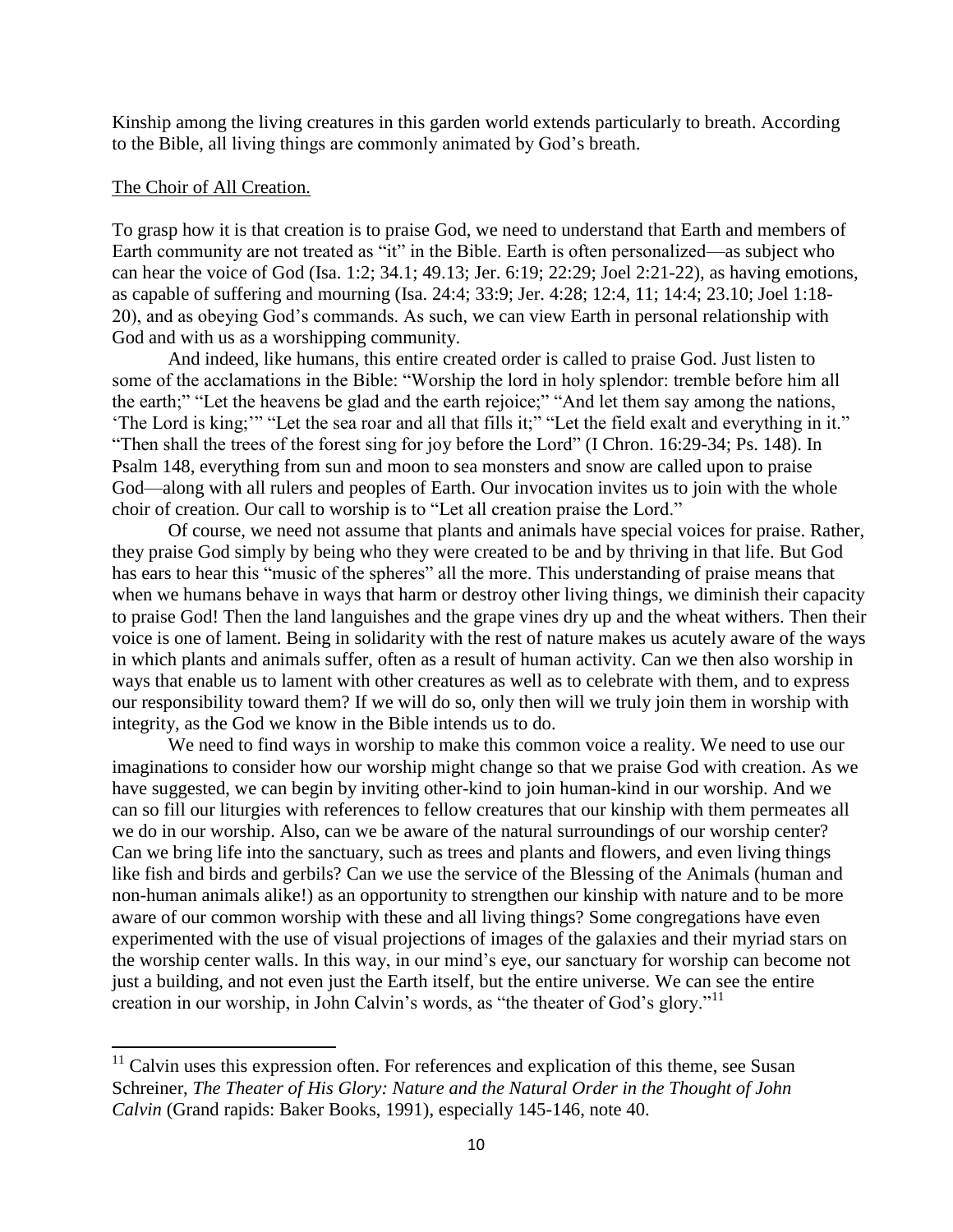# Part Three The Confession: A Theology of Alienation and Reconciliation

Confession and absolution in worship are based on a theology of alienation and reconciliation. Traditionally, we have confessed the sins we have committed—both individually and collectively—against God and other humans. Our reorientation in worship means that we will now also confess our sins against the rest of nature, against God"s creation. In the case of sins against Earth, our confession is rooted in the fact that we humans have become alienated from Earth and need to be deeply reconnected to Earth as our home and restored to a proper and lifegiving relationship with God"s creation. In response to our confession, we hear the word of Christ that our sins against creation are forgiven and our alienation from Earth is healed. We hear the invitation of Christ to return to a new relationship with Earth as our home—with a vocation of service to Earth rather than a relationship of domination and exploitation.

# Sins Against Creation

It is appropriate in our worship that we make confession of our sins against creation. Having invoked the presence of God the creator, having seen Earth as the sanctuary of our worship, having established our human solidarity with all creation, and having invited the whole Earth community into a chorus of praise, we must now acknowledge our broken relationship with creation. How have we polluted and desecrated this sanctuary called Earth? What crimes have we committed against creation? How have we, individually and collectively, contributed to endangering life on our planet?

The point is that the ecological crisis is not just an environmental issue. Fundamentally, it is a religious and spiritual issue, resulting from the fact that we humans have become alienated from the rest of nature.<sup>12</sup> Only recently have churches recognized that environmental devastation is a sin against creation, even a blasphemy against God. Our sins against creation are many and longstanding. We commit them in our personal behavior; we commit them together as part of our way of life in the economic and social systems of which we are a part .

# Earth as Disposable; Heavenism as Sin

 $\overline{\phantom{a}}$ 

One reason we have sinned against creation is that we have focused on an other-worldly religion to the detriment of Earth. We have relegated God to heaven and to a life after death, seeing this world merely as a place of pilgrimage or even just as a place for human mastery. This view may be termed "heavenism"—a belief that ultimately heaven above is our only and true home and Earth is but a stopover on the road to eternity. After death, we leave our bodies, and our souls go to heaven. The body is disposable, like some ill-begotten plastic bottle. However, this view ignores the biblical emphasis on our life together in this world and the ultimate affirmation of the resurrection of the body.

A similar image is that Earth itself as disposable. According to some popular views, Earth will continue to deteriorate until its final destruction at the hands of God. Before that day of

<sup>12</sup> See also the Introduction to *Earth and Word: Classic Sermons on Saving the Planet,* ed. David Rhoads (New York: Continuum, 2007), xiii-xx.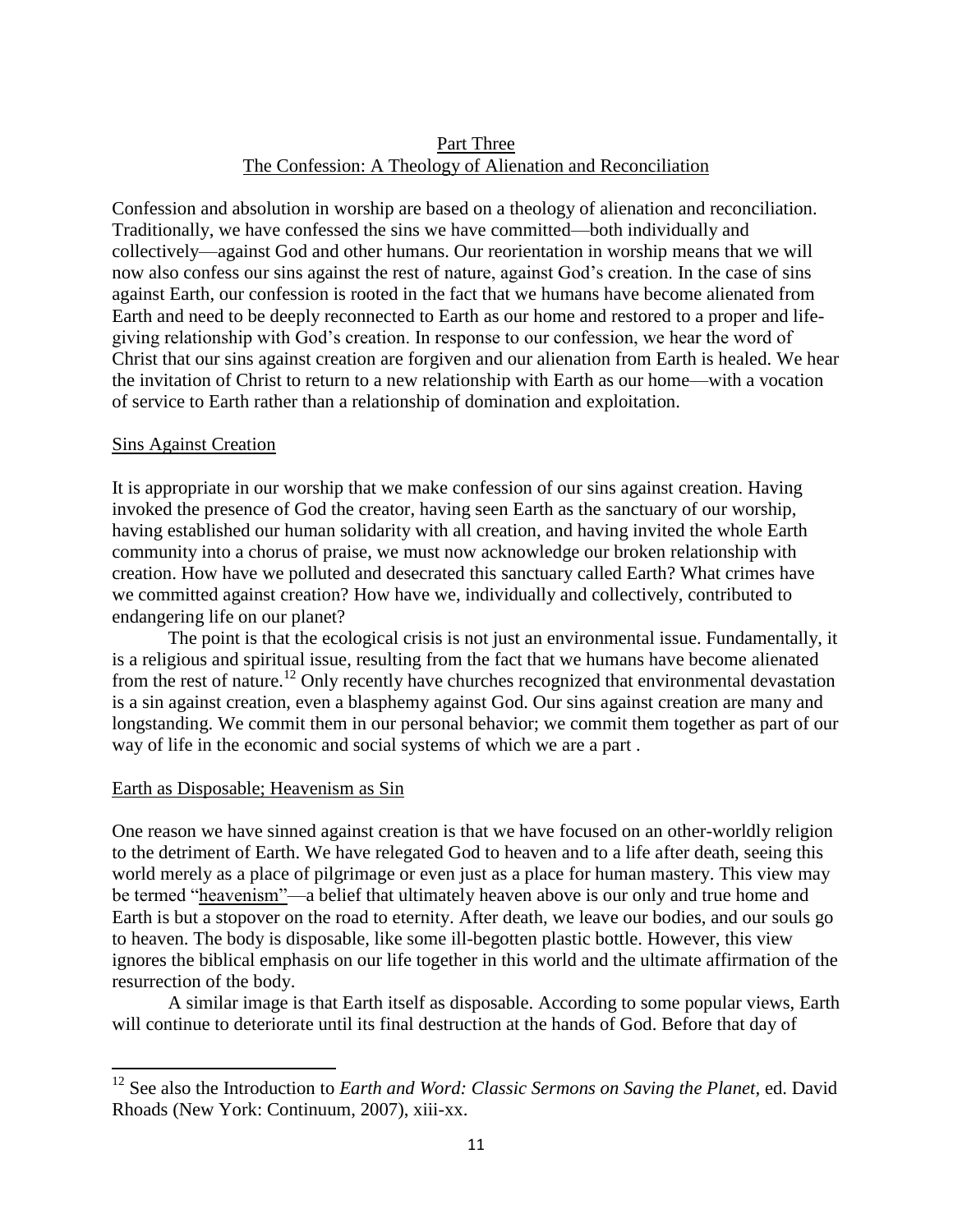wrath, however, the faithful will be caught up in the rapture to escape the final conflagration. Earth itself is destined for destruction, as if God would slough off creation for some spiritual reality alone.<sup>13</sup> These negative religious attitudes to Earth reinforce the secular view of a disposable world, a society in which everything can be used and thrown away—somewhere. However, none of these views accounts for the biblical expectation that Jesus is returning—here! Nor does it account for the world-affirming vision in the Book of Revelation of a renewed heaven and a renewed Earth here—where God will dwell!

#### Earth as Inferior; Domination as Sin

 $\overline{\phantom{a}}$ 

Many of us in the Western/Northern world have been conditioned by our religious traditions and by our cultures to believe that human beings are superior to the rest of creation in a way that gives us the right to dominate nature. This attitude is reinforced by some interpretations of Genesis 1, which maintain that this passage gives humans the right to "dominate" nature and to "subdue" it, in God"s image no less. This view has engendered a deep-seated belief in some Christian circles that human beings have been commissioned by God to rule over all creatures and that we are therefore free to exploit Earth for our own purposes.

However, recent interpretations of Genesis 1 suggest a different interpretation. The need to "subdue" nature was rooted in the constant threats to humans from nature at that time. People had to control nature in those days in order protect cities from floods and themselves from attacks by wild animals. Furthermore, as we know from some of the Bible"s wisdom writings , the word "dominion" did not necessarily mean to "dominate" but rather to "exercise responsibility for," as a good king would protect and care for those in the realm. This understanding is more in keeping with God"s image in the Genesis creation stories, according to which God creates things as good in their own right, commands animals to multiply and fill the Earth, and creates humans last of all in order to take care of creation. Later, God instructs Noah to be responsible for preserving all species of animals.

Also of considerable import, the first creation story is set side-by-side with the second creation story in Genesis 2, according to which humans are mandated, as many Christians have been taught for generations, "to till and to keep" the land. But that familiar translation is probably better rendered in a different way. We now know that the term for "till" means to "serve" and that the term for "keep" means to "protect" or to "preserve." Humans are "to serve and to protect" Earth, a relationship that is the exact opposite of a mandate to dominate. Finally we have the teaching of Jesus, who told his disciples not to "dominate" or to "rule over" anyone, but to be a servant in all things (Mark 10:41-45). Also, strikingly, Jesus called his disciples to "behold the beauties of the lilies of the fields" (Matt. 6:28). Jesus thereby affirmed the faith of his forebears, that "the Earth is the Lord"s and the fullness thereof" (Ps. 24:1).

Only as we understand that our human vocation is to serve and protect God"s good Earth will we see clearly how we have sinned in our disregard, our abuse, and our arrogance. As individuals and as a whole society, we have been curved in upon ourselves—having nature serve us like a slave rather than having us serve nature as beloved by God. When we see how we have been alienated from creation, we discover a desire to confess our sin in order to be restored to a healthy relationship of solidarity with the rest of nature.

<sup>13</sup> For a careful critique of such views, see Barbara Rossing, *The Rapture Exposed: The Message of Hope in the Book of Revelation* (Cambridge: Westview Press, 2004).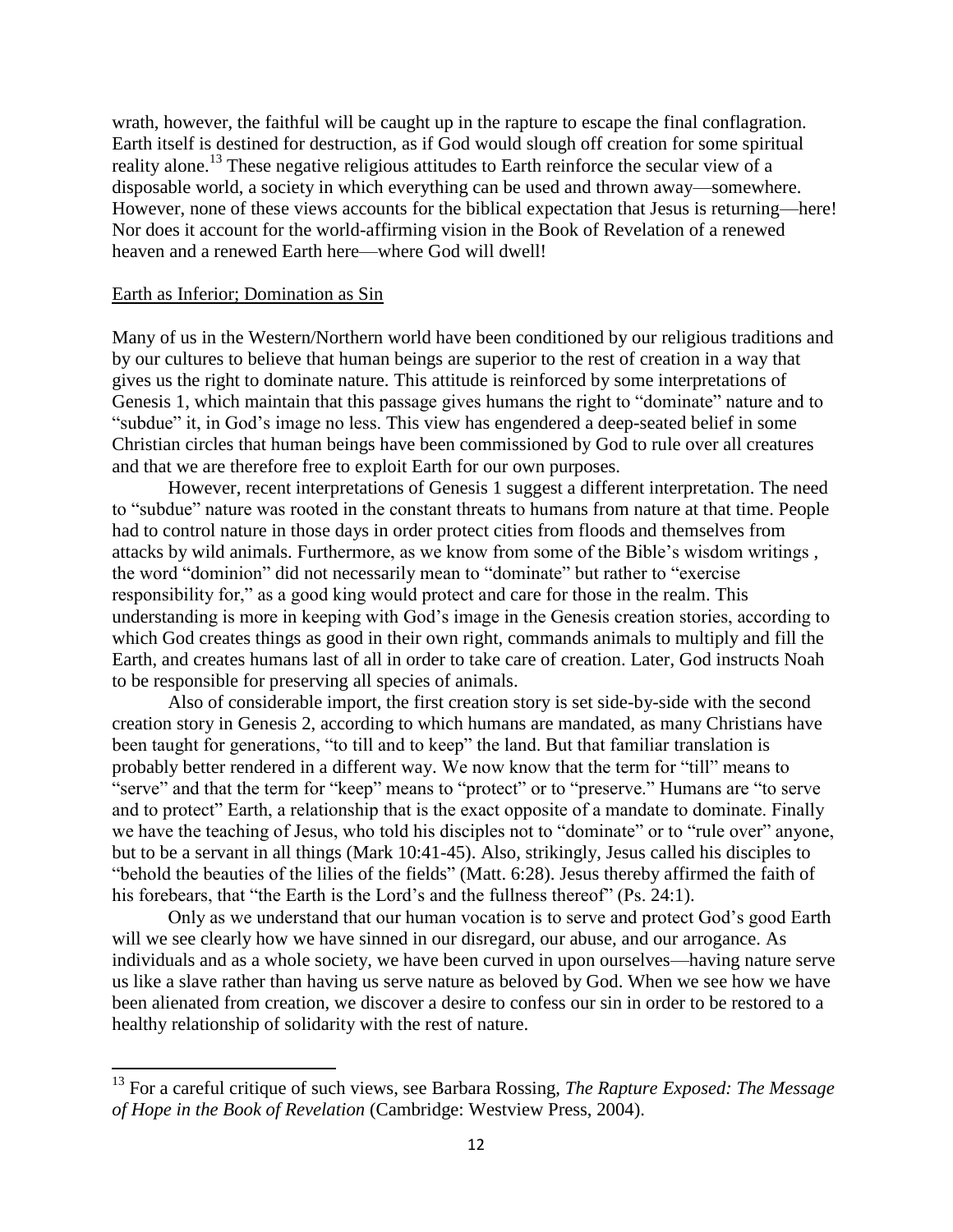## Confession and Reconciliation

Our confessions can enumerate the long list of destructive deeds humans have committed especially in our time. The list seems endless—pollution, poisoning with toxic waste, nuclear radiation, deforestation, excessive land clearance, breaching the ozone layer, extinction of species, and so on. We need to acknowledge them. And it is critical that we name them in worship, that we be specific—even about the ways we in our personal lives and in our local practices degrade creation.

Then we hear an absolution and a word of assurance from Christ. This assurance is a word of forgiveness for our sins. In light of this liberation from sin, we can recommit ourselves to our vocation to serve and to preserve —to rectify the wrongs we have done and to take actions to create a world in which all creation thrives together.

Just as we are reconciled with other humans by confession and forgiveness, so also we are reconciled with all creation. The reorientation of our worship calls us to see Earth as God"s good creation, to confess our violations of creation, and to respond to God"s call to care for it and to use it wisely, according to the mandates of God"s justice. But this will not be easy. Conversion never is. For us to return to Earth, to overcome our separation from it, and to celebrate this garden planet as our home is a daunting task of reorientation.

# Part Four The Scripture Readings: A Theology of Listening

Throughout the liturgical year, we listen to God"s Word through the reading of Scripture. In so doing, our ears may typically be attuned to hear the voice of the poor. Now they also need to be attuned to the voice of Earth itself, as it groans in travail. And in all of this we can hear the gospel message that the cosmic Christ reconciles all creation to God. These voices reorient us through our listening.

# We Hear the Voice of God

We are familiar with God"s good news for humans. Now we also hear the good news of what God has done, is doing, and will do for the whole creation (including humans): God created the world and declared it to be good; God continues to make known God's glory everywhere in the world; Jesus announces the kingdom of God as restoration for all creation; God redeems the fallen world through Jesus; Jesus' death reconciles all things and brings about new creation; and God reveals a renewed heaven and a renewed Earth where God will dwell with people in peace and justice and will finally be "all in all" (1 Cor. 15:28).

God"s words in Scripture bear the reality of which they speak. They bear not just ideas about God, but the active presence of God"s reality. The active presence of God makes the announcements of good news "performative words," words that carry out the blessings and the forgiveness and the healings and the love that they announce. So we need to listen carefully not only for words bringing redemption and liberation for humans but also for words announcing restoration for the land and the waters and the nourishment and provision for all living creatures.

### We Hear the Voice of the Poor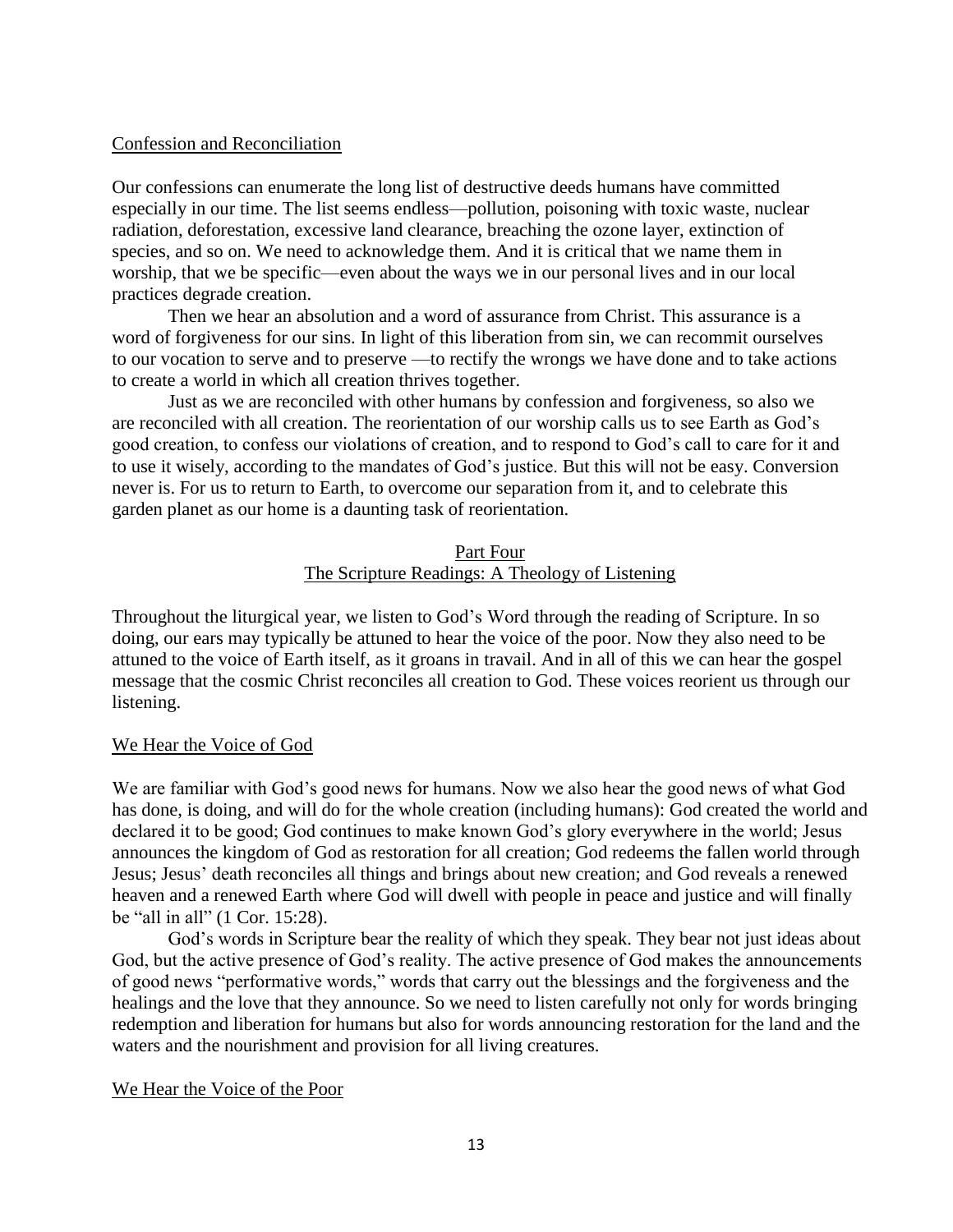Scripture makes clear that God"s love gravitates to the most vulnerable in society: the poor, the oppressed, the abandoned, and the marginalized. In most societies, such people do not have a voice. Scripture gives them a voice. The Old Testament is filled with prophets who speak on behalf of the poor, the hungry, the orphans, and the widows. Jesus himself speaks on behalf of the "least of these" when he declares that the final judgment is based on goodness toward them. Jesus announces the year of the Lord"s favor on behalf of the captives, the blind, and the oppressed (Luke 4:18-19). Jesus "came to seek and to save the lost" (Luke 19:10). Paul also advocates on behalf of the weak. And James condemns any favoritism toward the rich when he asks: "Has not God chosen the poor?" (Jas. 2:5). Scripture thus gives a powerful voice to the vulnerable.

### We Hear the Voice of Earth

We also need to hear in Scripture the voice of suffering nature itself. Leonardo Boff has said that we need to listen to "the cry of the poor" and also to "the cry of the Earth."<sup>14</sup> This is critical to reorientation in worship, namely, that we attune our ears to hear in Scripture the voice of Earth. If God knows the fall of every sparrow, then "who will speak for the sparrow?"<sup>15</sup> Clearly Scripture does. And having been brought in worship to a sense of solidarity with creation, having been forgiven our sins against Earth, and having become reconciled to creation, we can listen closely to the voice of Earth in the proclamation of the Word.

Voices of praise are not the only sounds of Earth. When the capacity of creation to praise God is diminished, then we hear another voice from Earth, a voice of suffering and languishing, sounds of mourning and lament. Prophets, whose spirits were especially sensitive to the voices of the natural world, announce that Earth mourns and fields lament. Earth and Earth-community suffer and mourn (Isa. 24:4; 33:9; Jer. 4:28; 12:4, 11; 14:4; 23.10; Joel 1:18-20). Earth may tremble or quake in response to human or divine deeds (Jer. 8:16; 10:10; 49:21). At the very end of his oath of innocence, Job swears that he will let his land become thorns and weeds if the land has "cried out" against him and its furrows have "wept together" (Job 31:38-40). Job is sensitive to more than the need for human justice in his community; he also knows the cry of injustice that can rise from Earth (cf. Joel 1:10, 18, 20).

In other texts, Earth suffers grievous harm, but no cry is heard. Jeremiah's vision of this devastation of Earth reaches cosmic proportions: "I looked on Earth, and lo, it was lifeless and empty! I looked to the skies and they had no light!" (4:23). In Jeremiah's vision, Earth returns to the lifeless and empty state that existed before creation (Gen. 1:2): the birds flee, the mountains shake, and the farmlands become deserts. After railing about human injustice and the prosperity of the wicked, Jeremiah declares, "How long will Earth mourn, And the grass of every field wither? Because of the wickedness of those who live in it, the animals and the birds are swept away" (Jer. 12:4) In this portrayal, Earth itself has empathy for humans who are suffering at the hands of the wealthy and the powerful. Earth mourns because of human injustice.

# Groaning in Travail

 $\overline{a}$ 

<sup>14</sup> Leonardo Boff, *Cry of the Earth, Cry of the Poor* (Maryknoll, NY: Orbis, 1997) 104.

<sup>&</sup>lt;sup>15</sup> David Rhoads, "Who Will Speak for the Sparrow? Eco-Justice Criticism and the New

Testament" in *Literary Encounters with the Reign of God: Festschrift for Robert Tannehill* (T & T Clark, 2003), 64-86.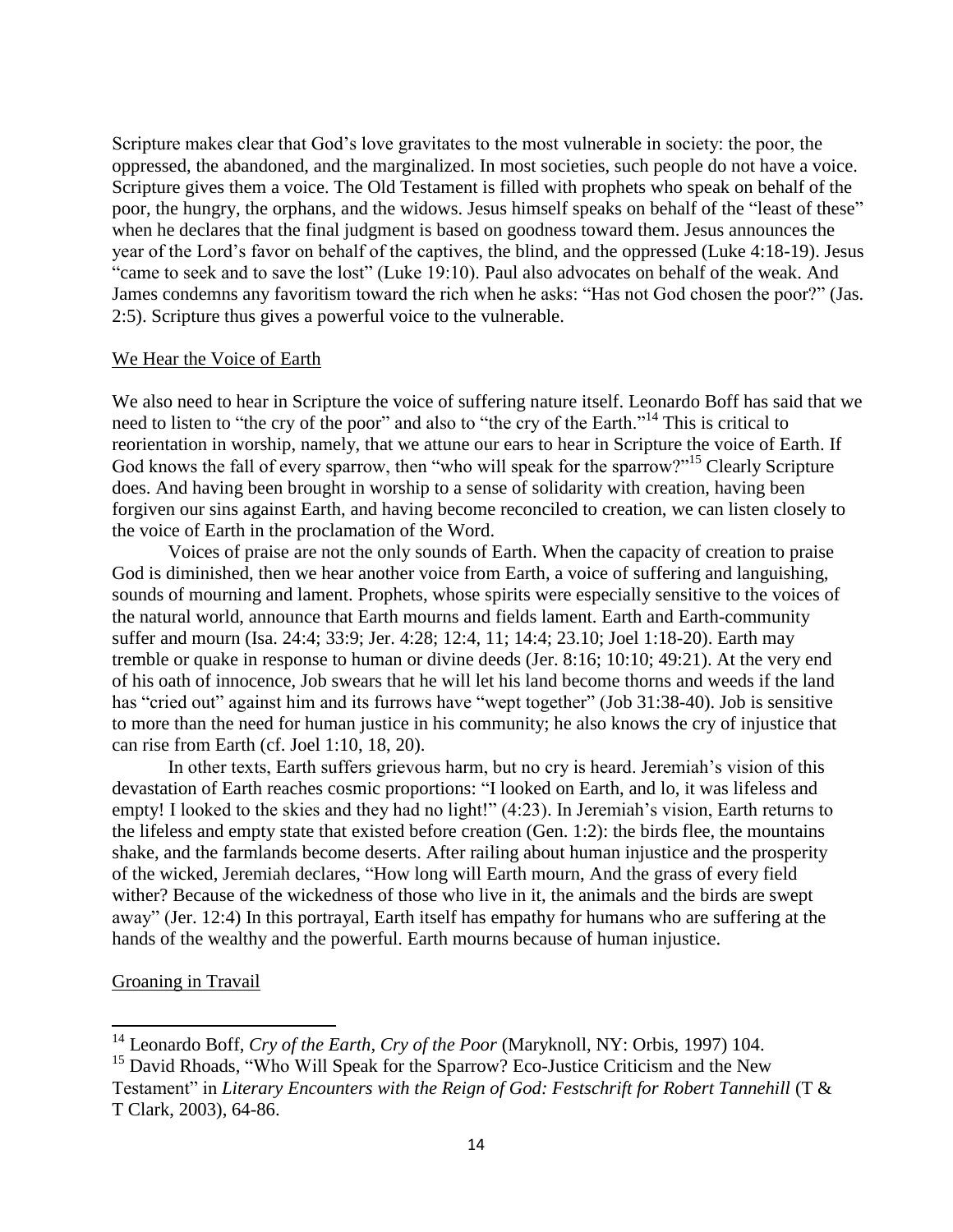Perhaps the most powerful expression of Earth suffering is found in Romans 8:18-27. All creation is groaning because of the forces of destruction and the crimes against creation that reach back to the very first curse imposed on Earth because of the sins of humanity.

For creation waits with eager longing for the revealing of the children of God; for creation was subjected to futility, not of its own will but by the will of the one who subjected it, in hope that creation will be set free from its bondage to decay and will obtain the freedom of the glory of the children of God. We know that the whole creation has been groaning in labour pains until now; and not only creation but we ourselves, who have the fruits of the Spirit, groan inwardly while we wait for adoption, the redemption of our bodies (Rom. 8.19-23).

Paul's view of creation is that of a subject with an inner longing, with deep empathy. Indeed, humans and nature groan together.

Here the groaning of creation, however, is not one of resignation. Paul discerns that the suffering of creation has creative potential. Creation is waiting for renewal and liberation. The groans of creation are not the last gasps of a dying cosmos. Far from it! The Greek term used here refers to "labor pains," the groaning of a woman in childbirth. Paul is signaling that creation is an active participant in God"s plan for redemption and restoration. Earth is waiting for the revealing of children of God who will live together in justice and who will care for Earth.

### Hearing the Voice of Earth Today

 $\overline{\phantom{a}}$ 

Clearly the suffering of creation today is far more extensive and serious than ever before. The cries of the fallen forests, the dying deserts, and the polluted air rise daily from Earth. It is an axiom of social justice that that the true depth and force of any injustice can only be understood by those experiencing that injustice. Their voice must be heard and taken with utmost seriousness—and made an integral part of our human quest for justice!

Many people throughout the world have heard the cry of creation, especially people who live close to the land. Native peoples who live their lives in interrelationship with the land hear the voice of Earth: Native Americans, the Rainbow people of Australia, and many others. The words of Yunupingu reflect their pain:

I understand that Mother earth is suffering because there is so much devastation. Trees are dying and have to be cleared away, lands are cut by floodwaters and many other types of environmental destruction are taking place. That is when you experience the suffering of the Spirit of the Land.<sup>16</sup>

How we hear the voices of nature in worship is something we need to explore. In addition to naming the cries of creation, we can listen to the voice of Earth in Scripture. We can include readings in worship by contemporary poets and prophets who have a genuine spirit of empathy for Earth. We might even compose and read "Epistles from Earth" so as to give Earth a voice. We could write lamentations of the Spirit, reflecting the groaning of the Spirit of God empathizing with Earth. Creation is groaning aloud for those with ears sensitive enough to hear—from Scripture, from those who speak on Earth's behalf, and from creation itself. Can we hear them? And if we can, how should we respond?

<sup>16</sup> G. Yunupingu "Concepts of Land and Spirituality," in *Aboriginal Spirituality, Past, Present and Future*, ed. A. Pattel-Gray (Melbourne: HarperCollins, 1996), 9-10.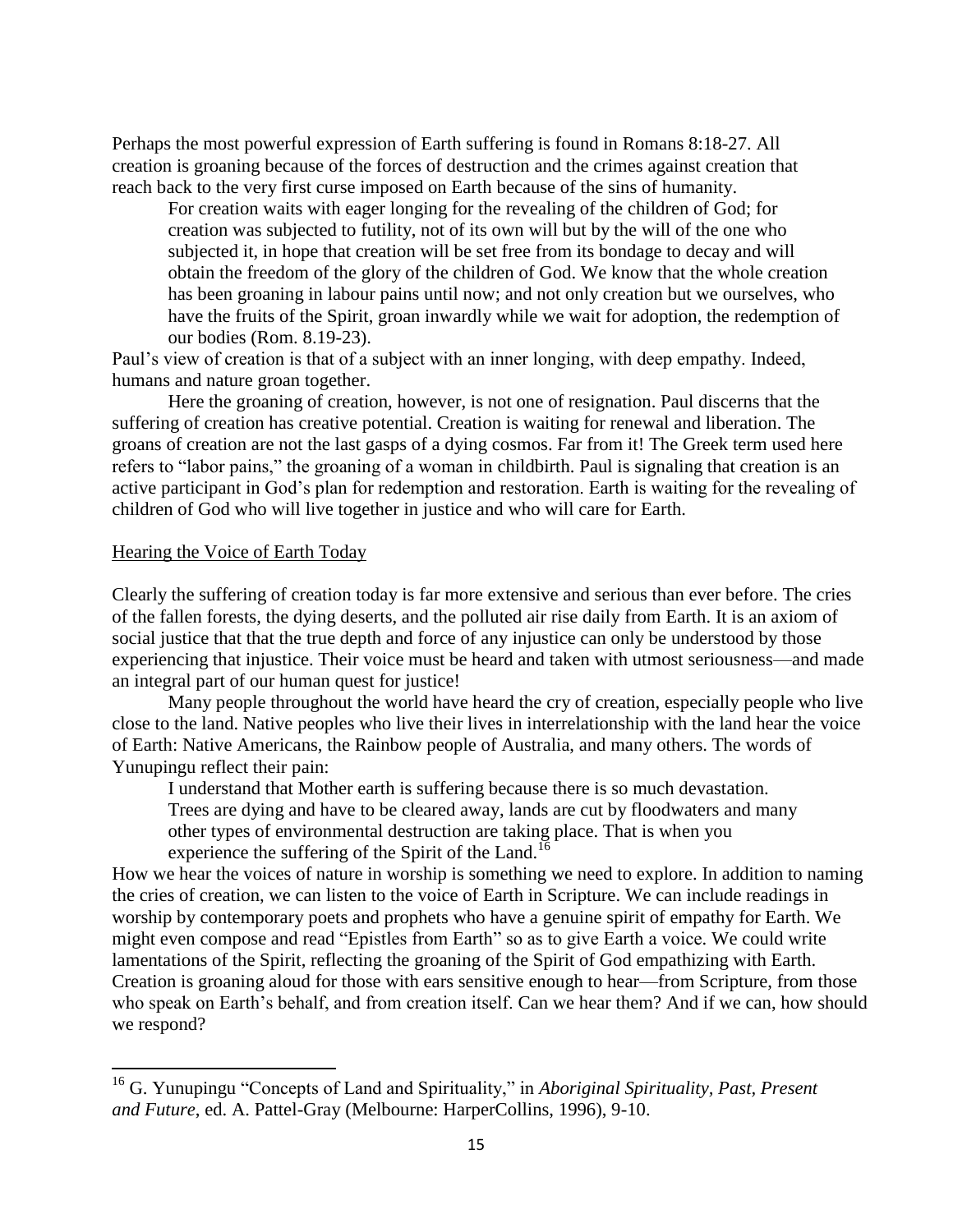## Part Five Proclaiming the Gospel: A Theology of Incarnation and Reconciliation

Central to our proclamation in preaching is the gospel of Jesus Christ. The good news of Christ is based on a theology of the incarnation. In Christ, God is manifest in the biological web of life in a profound and definitive way. We accept the full weight of this affirmation, namely, that this word emerged in flesh and "dwelt among us, and we have seen his glory . . . full of grace and truth" (John 1:14). God emerges enfleshed as a human being; the Creator is manifest as clay; the Word is born in the flesh as Mary"s child. Jesus was not a fleeting docetic visitor, not a ghostly bearer of some gnostic truth, but a mortal, a truly human being, flesh and blood.

Jesus was a very specific human being in time and place—a Jewish male born to Mary and Joseph in first century Palestine in the eastern Mediterranean world under the Roman Empire, an Israelite raised in Nazareth of Galilee, a carpenter by trade, publically active in Galilee and surrounding areas, recognized as prophet and teacher with disciples and followers, at odds with the leaders of Israel, and executed in Jerusalem.

Furthermore, insofar as Jesus belongs fully to Earth, God becomes incarnate in Earth. All the natural biological processes of human flesh are true of Jesus. Jesus smells, tastes, and feels as all humans do. Jesus breathes the same air with all other living creatures on Earth, eats food grown from the same ground, and drinks water from the same wells. In Jesus, God is manifested in the web of life. God becomes part of Earth"s biology. Jesus was fully rooted in creation as all human beings are rooted in nature. Put in contemporary terms, Jesus was a mammal, a homo sapien, a higher primate, in the gene pool, with human DNA. This claim represents the contemporary affirmation of the full humanity of Jesus.

Christian theology has sometimes emphasized the humanity of Jesus in a way that has diminished the role of Christ in the original creation and eclipsed the ongoing relationship of Christ with creation. The risen Christ has been seen as a spiritual being who is detached from Earth, who resides in heaven and who is liberated from the burden of the material world. In contrast to this point of view, our proclamation recognizes that the good news of Jesus Christ encompasses all of creation. We affirm a theology in which Christ is rooted in creation, redeems creation, and fulfills creation.

#### Christ Active in Creation

 $\overline{a}$ 

So we proclaim that Christ was active in creation from the very beginning. The Gospel of John affirms that the Word existed in the beginning and that "all things came into being through him" (John 1:2). As such, the cosmos has a christic imprint. Hence, when the Word became flesh in Jesus, he did not do so as a stranger to flesh. As Paul Collins writes, "Christ comes to all things, not as a stranger, for he is the first born of all creation, and in him all things were created."<sup>17</sup> Furthermore, God raised the crucified Jesus to be the cosmic Christ who reconciles and restores all things in creation. $18$ 

<sup>&</sup>lt;sup>17</sup> Collins, Paul. *God's Earth: Religion as If It Really Mattered* (Melbourne: Dove, 1995), 82.

<sup>18</sup> On the "cosmic Christ," see Dennis Edwards, *Jesus and the Cosmos* (Homebush, NSW: St. Paul Publications, 1991) and Paul Santmire, *Ritualizing Nature*, 111-115, 195-198, and 201-203.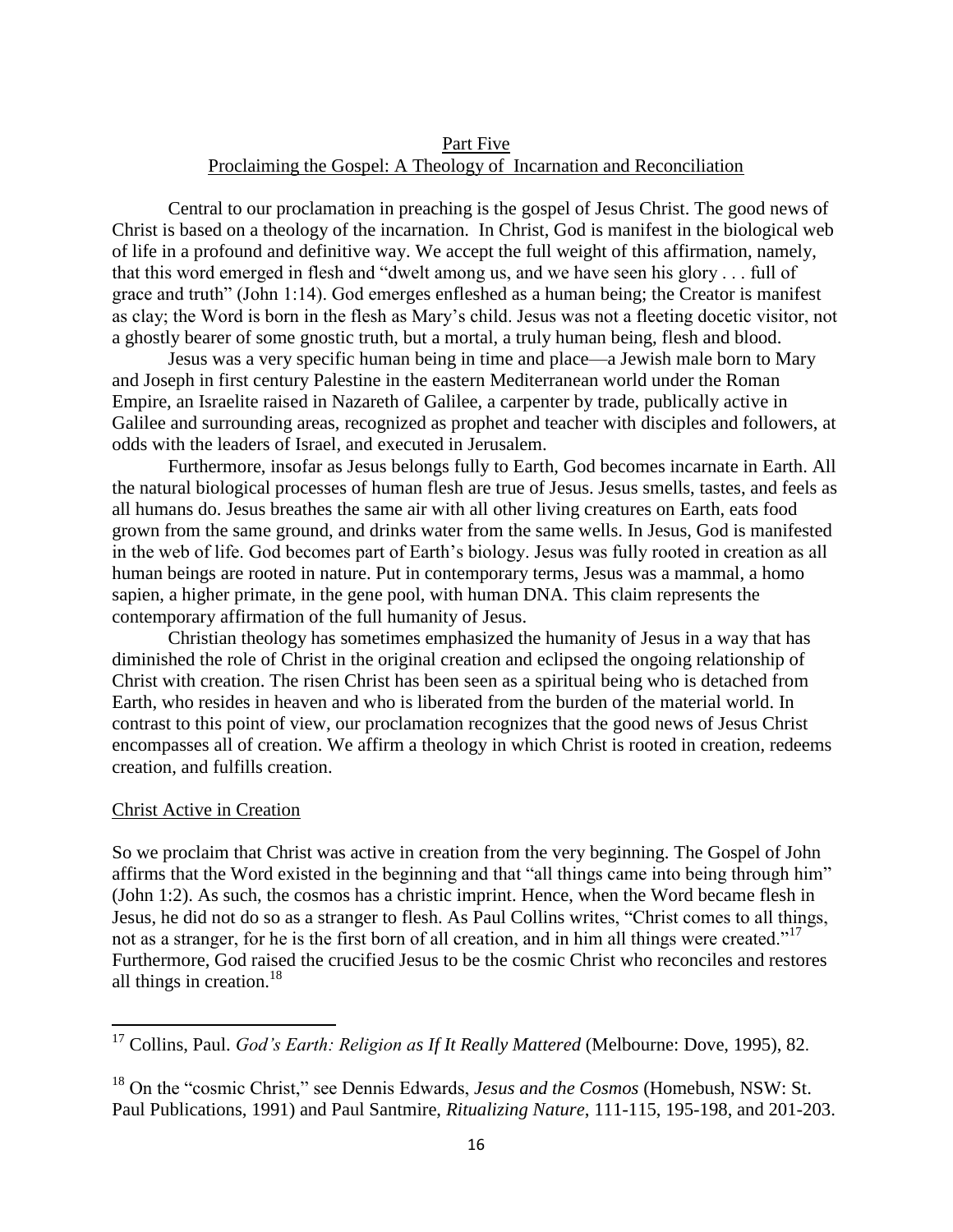Jesus" Presence in Creation

The Gospel of John affirms that the glory of God that was manifested in Christ is the very glory that fills all of Earth. This insight is critical: the God we see manifested as the Christ reveals to us the God who is present but hidden in all creation. Hence, the activity we see in Jesus becomes the lens through which we discern God in all things. As Paul says, "God is working for good in all things" (Rom. 8:28).

Hence, as Collins writes, "Christ is not only the matrix and prius of all things: he is the intention, the fullness, and the integrity of all things . . . Nor are all things a tumbled multitude of facts in an unrelated mass, for in him all things hold together." <sup>19</sup> Jesus is the Wisdom of God who "gathers all things" (Eph 1:10), "is the head of all things" (Eph 1:23), "fills all in all" (Eph 1:23), "creates all things" (Col 1:15), "holds all things together" (Col 1:17), "reconciles all things" (Col 1:20), "sustains all things" (Heb 1:3), and is the "heir of all things" (Heb 1:10).

### Through his Life and Through his Death, Christ Redeems Creation

Jesus proclaimed a kingdom that restores not just humanity but all creation, including humanity, as one reality. Jesus calmed storms, provided bread for the hungry in the desert, liberated people from demonic powers in nature, made common cause with the most vulnerable in society, healed the sick, preached good news to the poor, told parables using examples of nature, forgave sinners, welcomed the outcasts, and blessed the children. And he called others to join him in this mission to proclaim the good news of this kingdom.

God"s incarnation in creation is especially revealed in the cross. We tend to think of God in relation to nature as present in the grandeur of nature, the wondrous and awesome manifestations of nature. In the shame and ignominy of the cross, we become aware of God"s presence in the tragic, the violent, and the ugly dimensions of nature. If God is present in such a gruesome reality as the cross, then God is surely everywhere in life. Just as the cross shows God to be in solidarity with suffering humanity, so also the cross shows God to be in solidarity with the tragic and suffering places in all nature as well. The cross keeps us from romanticizing nature or idealizing it. The cross enables us to face the terrible aspects of creation and to know that God is there too, just as God is hidden in the event of the cross.

The cross is the supreme revelation of who God is and what God is about. As Larry Rasmussen says, "The cross is the indecent exposure and scandal of God . . . . God is concealed in a vilified and broken human being, Jesus is God made poor and abused." <sup>20</sup> The God of suffering love revealed in Jesus Christ lives as a servant and dies a shameful death on a cross. Yet this is the very God whose presence fills Earth." Or, as Niels Gregersen writes, ". . . . the death of Christ becomes an icon of God's redemptive co-suffering with all sentient life as well as the victims of social competition."<sup>21</sup>

 $\overline{\phantom{a}}$ 

<sup>19</sup> Collins, *God's Earth*, 82.

<sup>&</sup>lt;sup>20</sup> Larry Rasmussen, "Returning to our Senses: The Theology of the Cross as a Theology of Ecojustice," in *After Nature's Revolt. Ecojustice and Theology*, ed. Dieter Hessel (Minneapolis: Fortress Press, 1992), 47.

<sup>21</sup> Niels Gregerson, "The Cross of Christ in an Evolutionary World," *Dialog: A Journal of Theology* 40 (2001, 205.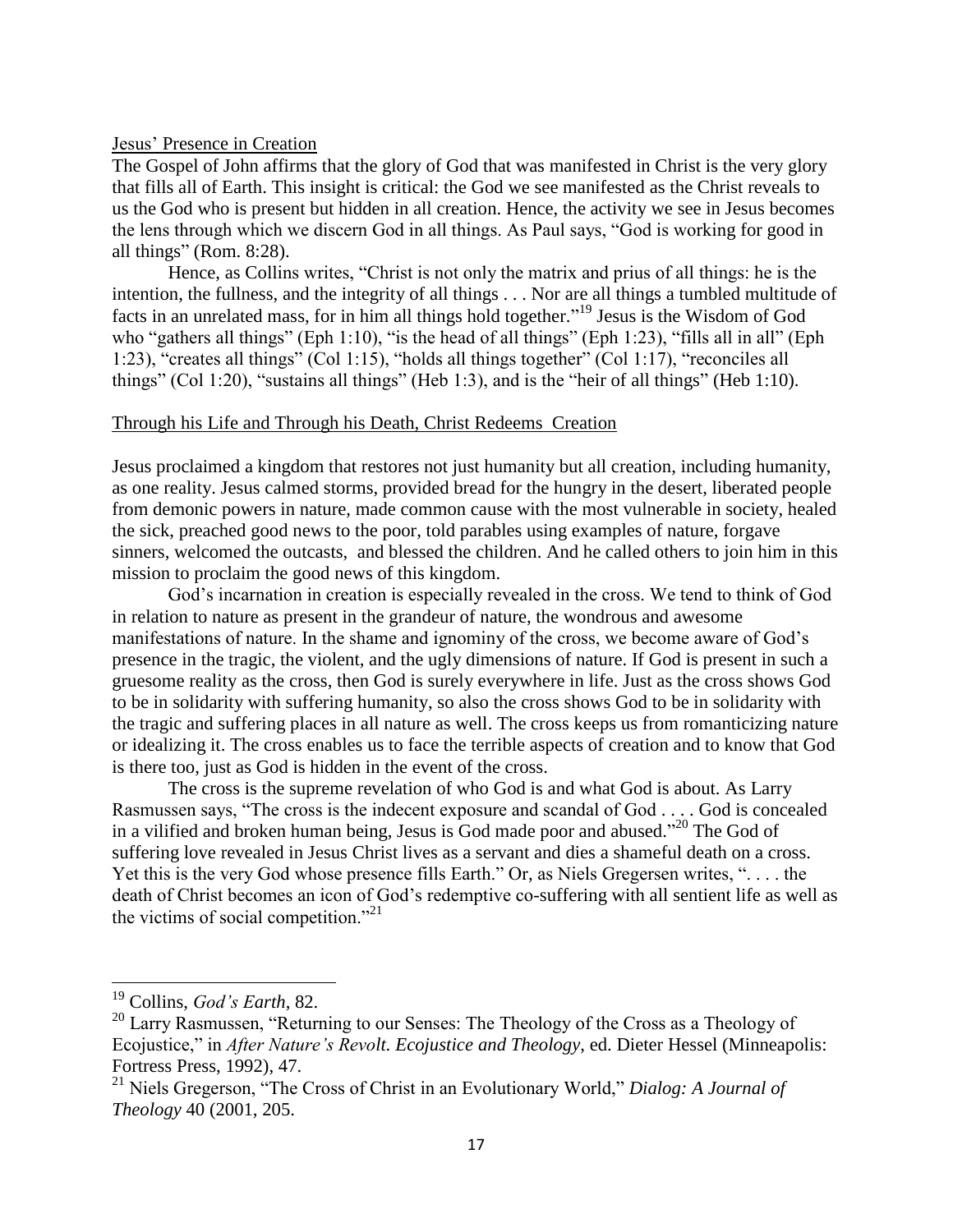### Christ Reconciles All Creation

The God whose presence fills Earth and who suffers with creation is also the God who through Christ is restoring creation and reconciling alienated dimensions of the creation. The resurrection is more than the rising of an individual human from the grave; it is the rising of the Lord of the whole creation who will one day consummate that whole creation. The incarnate Christ became the risen Christ—the "cosmic Christ" who is already at work transforming the cosmos, restoring creation, reconciling all things. There is no separation of creation and redemption here. There is seamless continuity. Redemption can even be considered God"s ongoing creative activity in a restorative mode. Already in the prophet Second Isaiah, the terms *creation* and *salvation* began to be used to identify the same works of God, sometimes interchangeably.

This reconciliation overcomes all forms of alienation. Not only are humans alienated from each other by violence, war, enmity, and neglect, but also the integrity of creation has been violated by invasive acts of human domination and greed. The sins that Christ overcomes are not merely the personal wrongs of individual humans, but the massive corporate environmental injustices perpetrated against creation.<sup>22</sup> These destructive forces not only separate humans from Earth as their home, they also lead to the disintegration of those bonds that hold together the intricate ecosystems in God"s creation. Christ is the "lamb of God" who takes away not only my sins but also "the sins of the whole world." And as the cosmic Christ, he continues to be the power of reconciliation for bringing into communion the alienated forces and the disconnected pieces of God"s world.

This reconciliation brings peace between God and humans (2 Cor. 5:18) as well as between human communities in conflict (Eph. 2:14-16). Of special significance here is the message of Colossians and Ephesians that this reconciliation extends to "all things." God reconciles "all things" to God"s self whether in heaven or on Earth (Eph. 1:20). All alienation in creation is being overcome by Christ. The incarnation of God makes possible a "cosmic reconciliation"—the work of God that bears a radical healing reaching into all corners of the cosmos. How? By a spectacular cosmic conquest? No! Rather, this cosmic peace is effected through the God who suffers on the cross with a suffering humanity and with a suffering creation. We are called to preach and proclaim this good news for all creation!

### Good News in Word and Deed

 $\overline{\phantom{a}}$ 

The proclamation of good news in worship impresses upon us that God"s creative and redemptive work is for all creation, such that we can see our relationship with God and our response to God"s saving activity within this larger orbit. But more, the good news is not only directed to humans *about* creation, the gospel is also to be directed *to* creation itself. In the socalled lost ending of Mark"s Gospel, Jesus exhorts his followers to go into all the world and proclaim the Gospel to "the whole creation" (Mark 16:15).

How do we proclaim good news to all creation? Our words of good news to non-human creation and our blessings on Earth can have a greater effect than we might think. But our good news is also conveyed by our actions of love and care, as we ourselves become agents of reconciliation with the rest of creation, as we let our actions speak louder than our words. God"s

 $22$  On this point, see Norman Habel, "The Crucified Land: Towards Our Reconciliation with Earth," *Colloquium* 28 (1996), 15.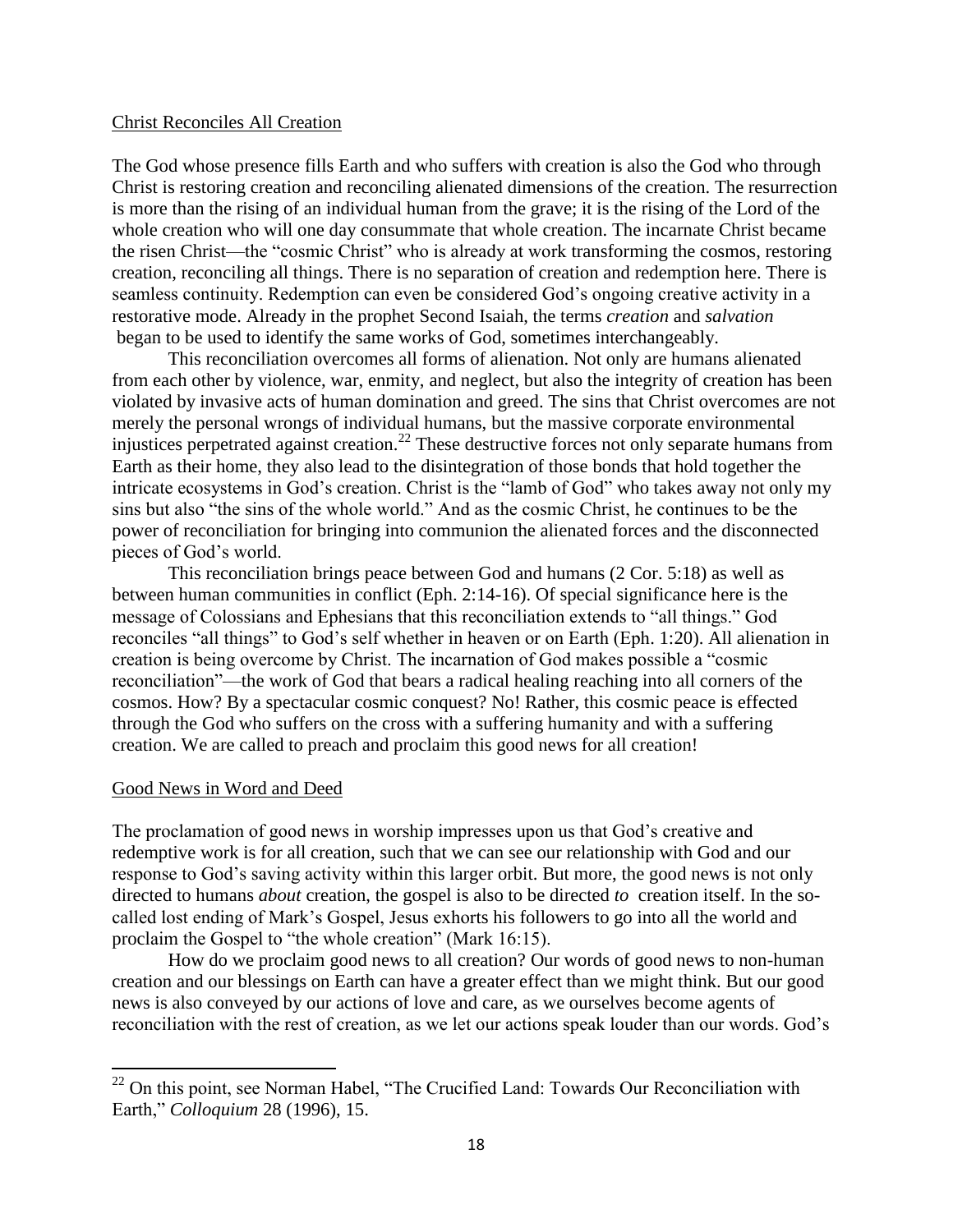wounded planet will not be healed by God waving some grand cosmic wand that removes all ills and immediately turns people into friends of the Earth. Only as humans take up the cross will the suffering for others, all others, turn into healing for the weak and into mending for the broken. This message in word and deed is surely good news for the whole creation!

## Part Six Prayer and Offering. A Theology of Creation as Gift

Offerings and prayers belong together as presentations of ourselves and the world around us as gifts from God given back to God. Our offerings back to God are tokens of the fact that we recognize all of life as gifted to us from God. Our prayers of thanksgiving are spoken with this awareness. Our prayers of petition match these in the sense that we pray for realities that are now broken and need restoration as re-creation from the One who created them in the first place. Prayers involves God"s power to heal humans, non-humans, and all Earth community.

## Prayer as Thanksgiving

Prayers of thanksgiving are critical, because they prevent us from taking for granted what has been provided by God—not just family and loved ones and co-workers and neighbors and companions in the faith but also the entire created world of which we are a part and upon which we depend as human beings. Unless we are specific about that for which we are thankful, we will tend to neglect it. We commonly pray for people for whom we are grateful. Now we will want to expand our prayers of thanksgiving to include deer and dolphins, woodpeckers and whippoorwills, lions and ladybugs, whales and worms. More particularly, it will be important for us to give thanks for specific plants and animals of Earth community that share our church land and that are found in our neighborhoods.

To be sure, thanksgiving can reinforce our focus on ourselves alone when we assume that all of life is a gift just to us. However, if we dislodge ourselves from the center, we can give thanks that animals and plants exist and have life in their own right. And we can be grateful that the grass is created for the cattle, the trees are given as nesting places for birds, the mountain crags provide a dwelling for the goats, as Psalm 104: 27 puts it—grateful that "all receive their food in due season." Hence, in solidarity with other life forms, we can give thanks to God both for ourselves and on behalf of other living things. We all live together. We all share Earth together. God created us all together. God redeems us all together. God will bring all creatures to fulfillment together. Hence our gratitude will fittingly be expressed together.

### Prayer as Petition

Prayer petitions also affirm the giftedness of life. When we pray for those who are sick or injured or in trouble or for those whose life is diminished, we are turning for help and healing to the very One who gave us life. Now we will also want to offer supplication for nature around us. We pray in solidarity and empathy with those for whom we offer petitions. Again, it is important to be specific—about global, regional, and local threatened species, endangered animals, air quality, clean water, food security, removal of toxins on land and in the oceans, among others.

The letter to the Hebrews teaches us how to pray in solidarity with creation: "Remember [in your prayers] those who are in prison as though you were in prison with them. Remember [in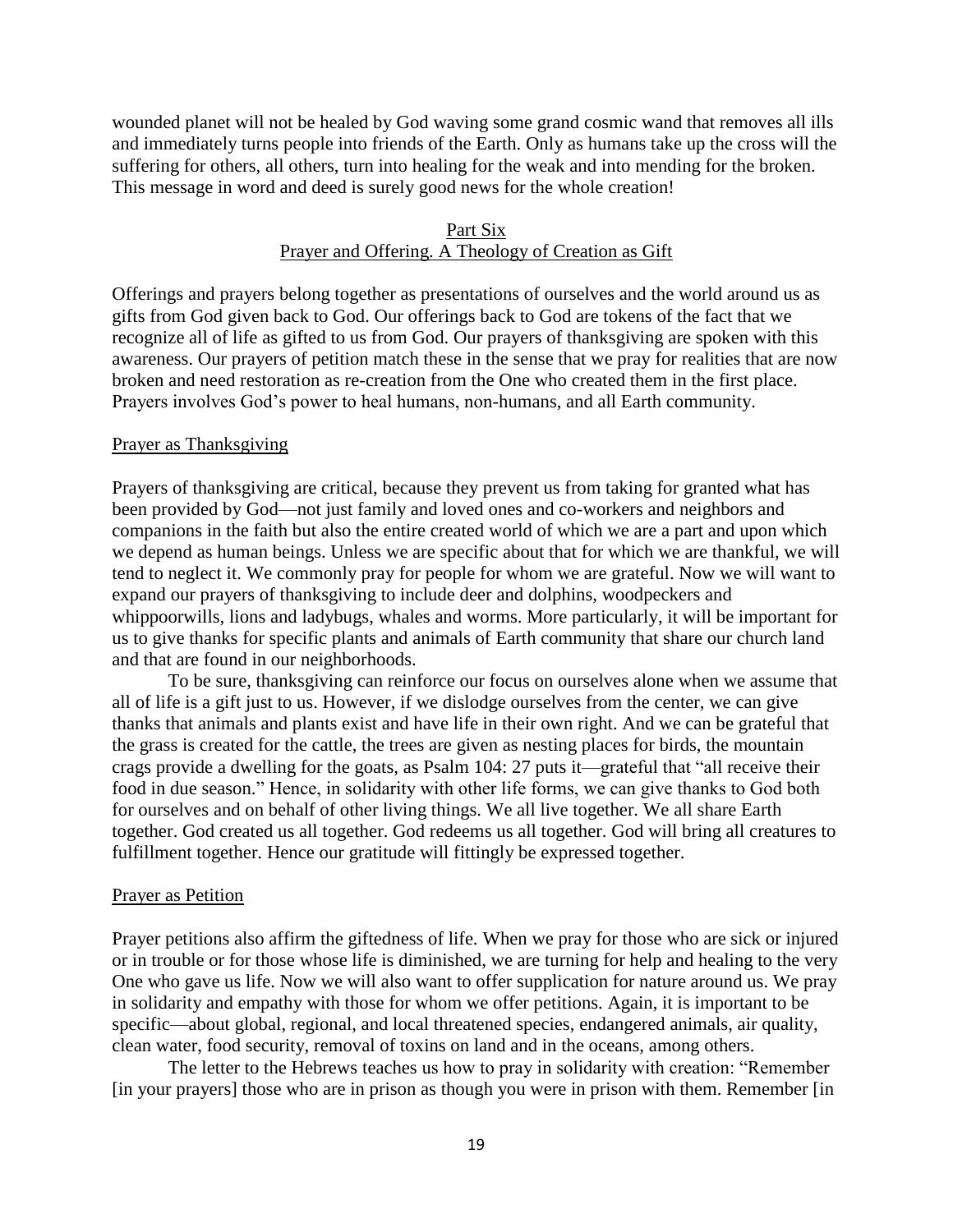your prayers] those being mistreated as though you yourselves were being mistreated" (Heb. 13:3). If we pray for fellow humans with this kind of solidarity, can we not also express the same empathy for endangered plants and polluted waterways and harm done to marine animals in oil spills? Can we not remember, in prayer, the animals facing extinction as though we ourselves were facing extinction? Can we not remember, in prayer, the fish ingesting mercury in the water as though we ourselves were exposed to mercury?

As with thanksgiving, prayers of petition will as a matter of course acknowledge the interdependence of our world. We can pray for the healing of those who have cancer at the same time that we pray for the removal from our food of cancer-inducing toxins. We can pray for the relief of those with lung disease along with the purifying of the air. We can pray for the restoration of a whole ecosystem—human and non-human life together—that has been devastated by environmental disasters. As we pray, we will recognize not only the brokenness of our personal lives but also the systemic human degradation of the ecosystems that support life in general.

### **Offerings**

 $\overline{\phantom{a}}$ 

Our offerings are usually monetary, representative of the possessions we have, a portion of all that we own and all that we receive as income. They are, of course, a sign that all we have and use and receive are from the abundance of God"s Earth. Everything belongs to God and we benefit from it. That is the foundational theology of what is addressed in our "stewardship" commitments. 23

So how can we make this giftedness of all things real to us? Could we offer at worship some portion of *everything* we have? Some food? Some home-products to share? Some tools of our trade? Some clothes? Shoes? Some papers from school or work? Some food or flowers from a garden? Some examples of the fruits of our labor to dedicate before the altar? Could we offer so many of our things, even out of our need, that we see how all things belong to God and all things are to be shared? Would this perhaps lead us to see our food and clothing, our homes and yards, our pets and persons as fully part of God"s world, and not as "our property"?

Offering the gifts from God as gifts to others in worship is directly countercultural to the consumer mentality that governs so much of our common life together. Our consumer mentality leads us to define ourselves by the things we have. We own property. We claim property rights to do with what we own as we please. We claim a right to accumulate any and all things we can. We freely dispose of things. "The market" economy is based on unlimited goods and unlimited disposal. It is based on competition. We allow our identities to be determined by productivity how much we possess, how much our labor is worth—by whether we work or not. The market gives everything a monetary value, treating people as resources and the rest of nature as commodities to be bought and sold.

The offering of ourselves and our possessions to God counters all this and baptizes our economic practices in grace. We see things as gifts to be shared. We value living things in their own right. We treat life with reverence. We express gratitude for it. We know our limits as humans. We walk softly on the Earth. We seek to use what we have for the common good. We find place for giftedness in an economy of grace. We seek cooperation and collaboration more

<sup>23</sup> On the ambiguities of the concept of "stewardship," see Santmire, *Ritualizing Natu*re, 252- 258.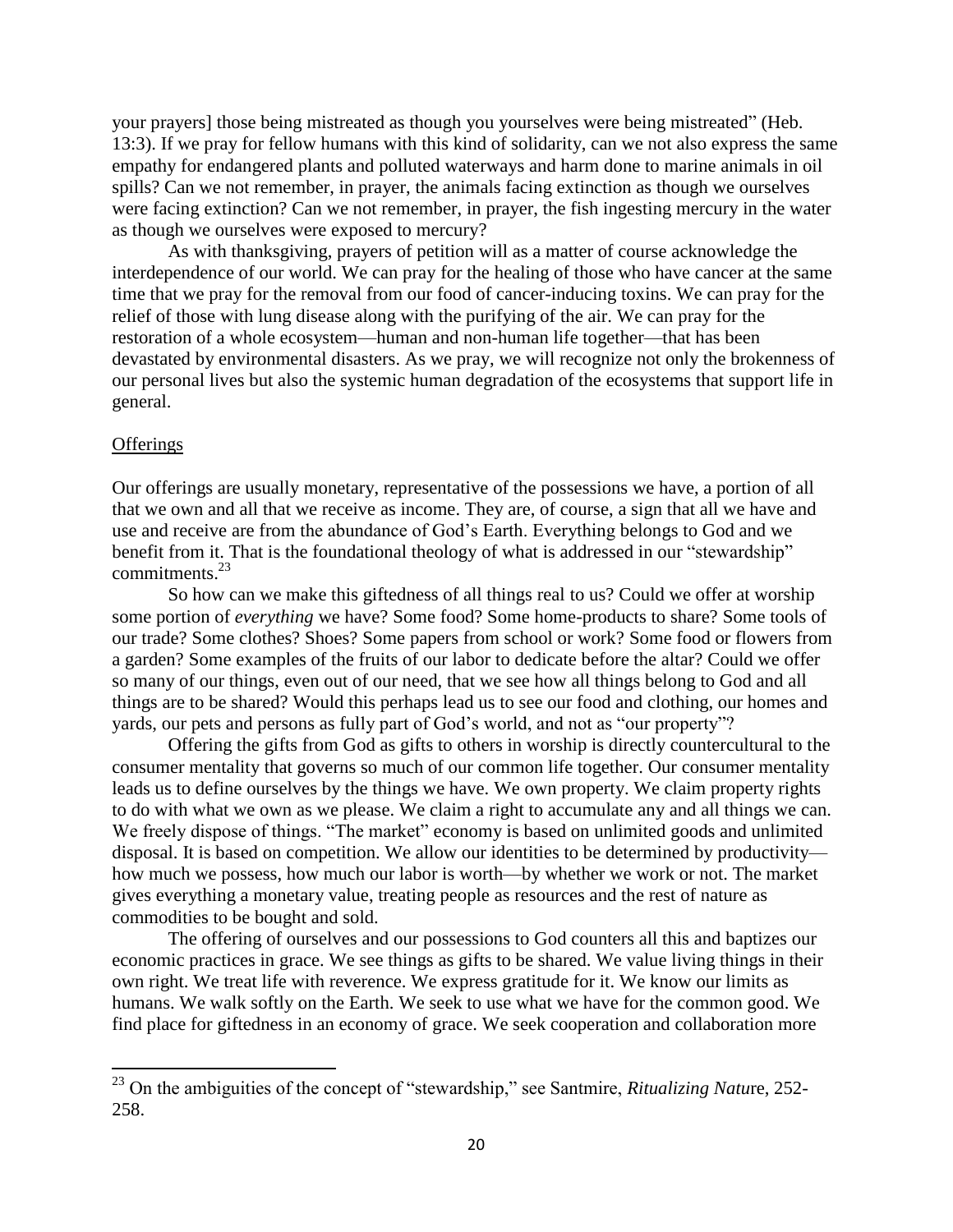than competition. The astounding experience of gathering for worship in order to offer ourselves and our belongings back to God places us in a different relationship with one another, with all living things, and with the blessings of Earth. It challenges our culture and calls us into a new creation.

## Ethical Implications

All of our worship from beginning to end has ethical implications. This has been true from the time of the Hebrew prophets, who declared that God wanted nothing to do with worship unless there was justice in the land. All elements of worship have moral mandates. We highlight this point here because offerings and prayers are especially obvious in their ethical implications. Offerings and prayers can reinforce our solidarity with the rest of nature so that we will want to make a commitment to do what we can on behalf of those for whom we pray and on behalf of the offerings we dedicate to God.

Our prayers and offerings take us out of a human-centered mentality as we share our gifts and as we pray for others. We are drawn away from ourselves to focus on God"s relationship to the whole creation. Often we decide what we are going to do and ask God to bless it. Now in prayer and offering as we present God"s world back to God, we are led to think about what God is doing in the world and to ask what it is that we can do to be part of God's larger purposes. What part do we play in this new creation?

# Part Seven The Sacraments: A Theology of Presence

In the reorientation that God accomplishes among us in worship, the Eucharistic meal is the moment when it all comes together. Here, the community participates in the new creation as concrete and real. The community participates in that new reality with each other as a communion of saints. In our reorientation in worship, we now become aware that the Eucharist is also an expression of our communion with all creation—because God"s presence in bread and wine connects us with God's presence in creation. In this sense, the Eucharist is a healing experience of restoration and reconciliation for all of life.

### The Presence of Christ in the Sacraments and in All Creation

We have affirmed that Christ is "in, with, and under" all creation. The sacrament makes it clear that this is not just a generic statement about God"s presence. Rather, Christ is concretely in, with, and under each thing in creation. We know that Christ is present in the worshipers, who are the Body of Christ. The Eucharist affirms that Christ is also present in the bread and in the wine as we receive the "body of Christ" and "the blood of Christ." The elements bear Christ to us. The words of the Eucharist do not put the presence of Christ into the bread and wine. That presence is already there, as it is in all things. Rather, the words of the Eucharist reveal in a clear and definitive way that we can count on God"s presence in these elements. This meal is sacramental, because it is paradigmatic for God"s presence everywhere. And we faithfully receive the bread and wine as representative of all the gifts of God's creation, all of which bear Christ's presence.

One key to the sacraments, then, is not that Christ is present only in the elements of the sacrament as we eat and drink "in remembrance" of him. Rather, the presence of Christ in those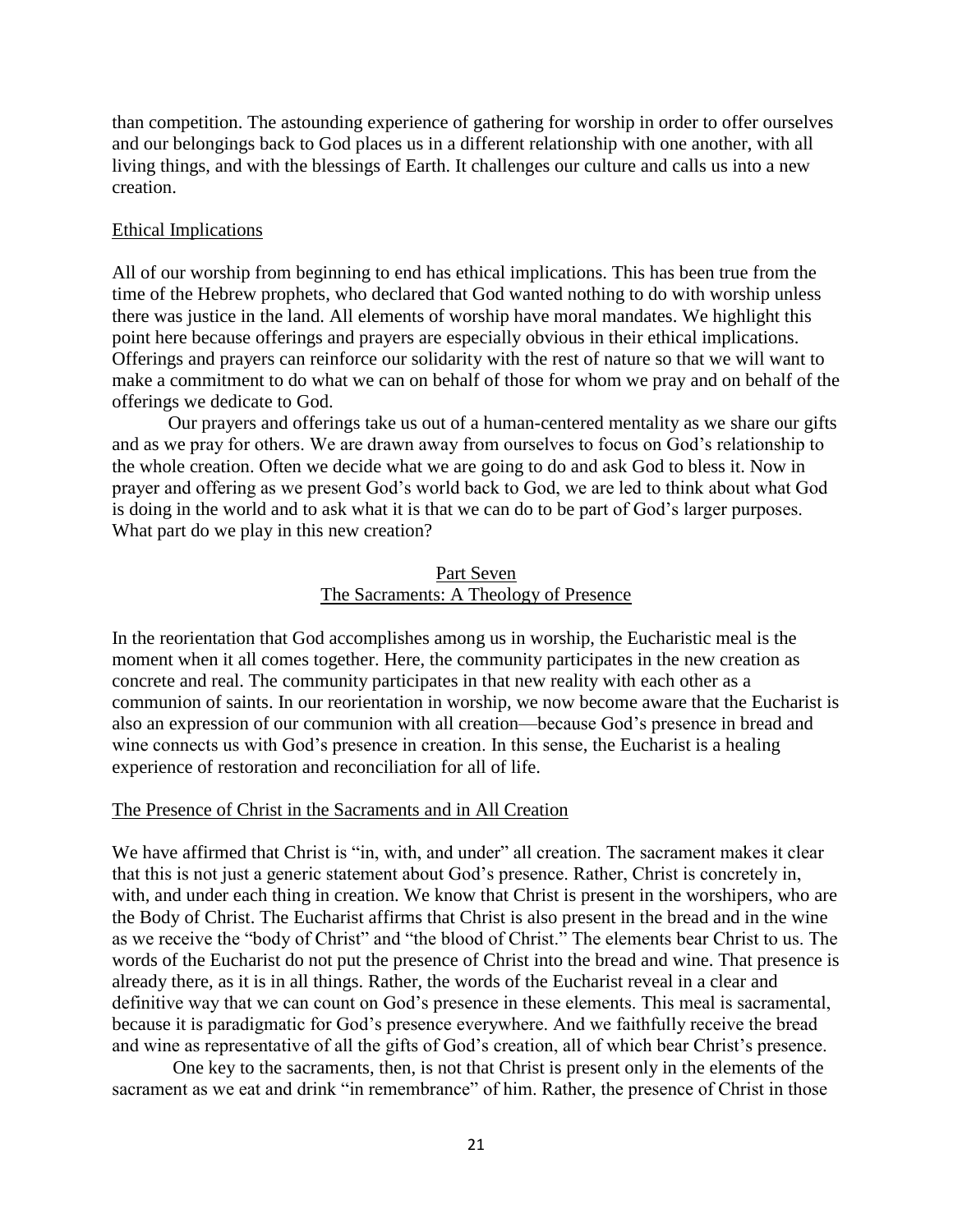elements assures us of the presence of Christ everywhere and in everything.<sup>24</sup> If Christ is present in such ordinary elements as grapes and grain, such daily realities as bread and wine, then we can be assured that Christ is in every other element of creation. Martin Luther said that the entire reality of God, without reserve, is present in every single grain of wheat and in every single leaf of the vine.<sup>25</sup> As such, our transcendent God is not floating loose somewhere beyond, but is bound to creation. In this sense, creation is God"s home, even as we can think of it as our sanctuary. Hence, as we have said, all creation is sacral, not just the Eucharistic meal. In a sense, then, this Eucharistic meal is linked with every other meal, every eating and every drinking. If all things are God"s, then every meal is a sacral event in which we are offered life from God.

The sacraments assure us that finite realities can bear infinite realities. We partake of the power of the invisible risen and ascended Christ through his presence in the visible elements of the bread and wine. The specific life-giving impulses that are mediated through this sacred meal include forgiveness, bonding, and healing. There is no dualism here. Material reality is worthy to bear spiritual reality. The Eucharist is thus an extraordinary expression of the affirmation of all creation. All creation is good; and it is well worth redeeming. Matter is good; and it can be wedded to the spiritual. Bread and wine do not have to be changed into something else in order to become Christ"s body and blood. The bread and wine remain the same; and at the same time they are the body and blood of Christ. Christ is present in, with, and under the elements, the worshipers, and the whole creation.

#### The Eucharist Encompasses Space and Time

The God of the eucharistic meal is a God who fills all creation with the Divine presence, from the most distant stardust to the bread and wine on the table. The God who is present in Holy Communion is the cosmic Christ who gathers all things to himself. Given this cosmic perspective, the Eucharistic table becomes a symbol of the center of the cosmos.

Not only does the Eucharist witness to God in all space, it also witnesses to God in all time. The Eucharist recalls for us the past. It recalls the meal that Christ had with his disciples, the moment when Christ offered himself for the life of the world, in word and then in act. It recalls for us the resurrection of Jesus and Jesus' risen presence among us. The Eucharist also anticipates the final meal, the messianic banquet. Hence, by recollection and anticipation, the Eucharist brings the past and the future into the present time.

In these ways, the Eucharist is an event where space and time come together—all creation reaching back to Christ, the Alpha of all things, and straining forward to Christ, who is to come again, the Omega of all things. All of this is given to us *in the present* in the compassion and goodness and forgiveness we encounter in Christ in the breaking of the bread and the sharing of the wine.

### Discerning the Body

l

 $24$  For this extended reading of the "real presence" of Christ in the Eucharist, see Santmire, *Ritualizing Nature*, 167-171. This view of the Eucharist does not preclude traditions with diverse views of the Eucharist from also affirming the presence of Christ in all things.

<sup>&</sup>lt;sup>25</sup> For an explication of Luther's thought in this respect, see Santmire, *The Travail of Nature*, 129ff.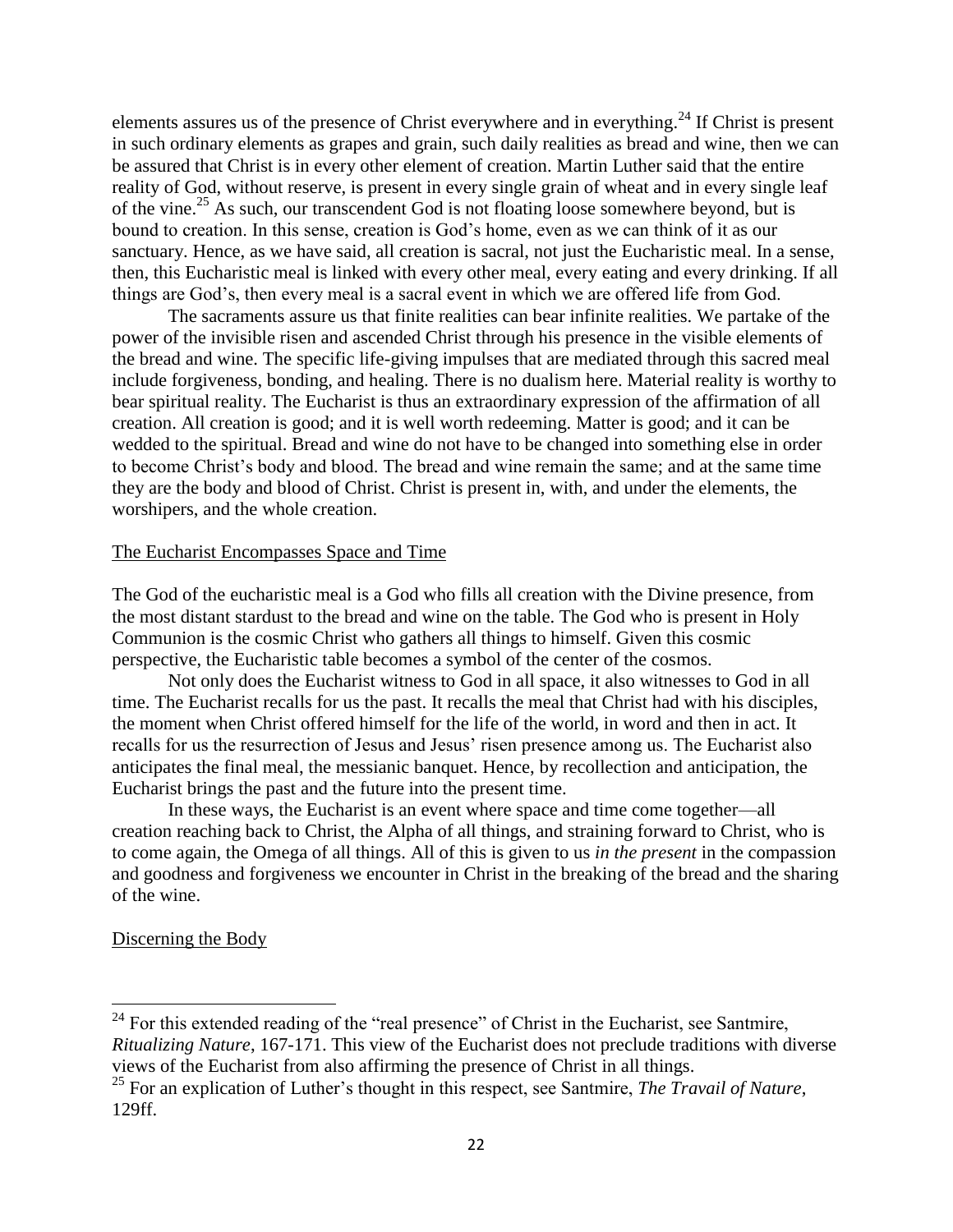Paul said that if we partake of this meal "without discerning the body," we eat in an "unworthy manner" (1 Cor. 11: 27-28). Discerning the body here does not refer to a belief that the risen body of Christ is really present in the bread and wine. That affirmation is taken for granted. Rather, by "the body" Paul here means the body of Christ as the gathered community. In this context, he meant that in the meal, some participants were eating their fill while others were going hungry. To eat without sensitivity to the body of Christ, that is, to those among them who were hungry, is to eat and drink in an unworthy way. As such, sharing in the communion of saints without discerning the needs of the world"s weak and vulnerable is to partake unworthily. Which is a sobering thought, since the "Eucharist is today celebrated in a world where over one thousand million people are regularly hungry."<sup>26</sup>

And more: If we are to take the mandate to "discern the body" seriously, we will want to see ourselves in the context of the cosmic Christ, who fills sanctuary Eart and, indeed, the whole creation. Paul says that all creation eagerly anticipates the revealing of children of God who will care for this creation in ways that will enable creation to thrive. Eucharist today is celebrated in a world where species face extinction, waterways are degraded, and natural habitats are being destroyed. If we see that the whole creation is groaning, then we are called to eat and drink in a way that is mindful not only of our fellow humans everywhere who are vulnerable but also of our animal and plant kin that are endangered.

Can we embrace in the moment of this sacrament a transforming experience of new creation? Can we enter into a vision of the Eucharist in which we are in communion with all Earth-community? Can we commit ourselves to Earth community in a way that enables us to partake in a manner that is worthy of the Lord? Can we so encounter Christ in the sacrament that we can also contemplate Christ's glorious presence in the whole creation?

# Part Eight The Commission and Blessing: A Theology of Ministry

The commission and blessing for worshiping with creation are based on a theology of ministry to Earth. We hear the call of Christ to serve by caring for Earth. We are ready to consider our commitment to serve and protect Earth as followers of Christ. We announce our intent to love nature and nurture Earth as nature has long nurtured us.

May the God of all creation bless you and keep you. May the God of all people bless your dedication to care for the poor. May the God whose glory fills the world bless your commitment to serve Earth.

"Go in peace," the leader says, "Remember the poor. Care for the Earth." And the people say, "Thanks be to God."

The Third Mission of the Church

 $\overline{\phantom{a}}$ 

<sup>26</sup> Sean McDonagh, *To Care for the Earth. A Call to a New Theology* (London: Geoffrey Chapman, 1986), 171.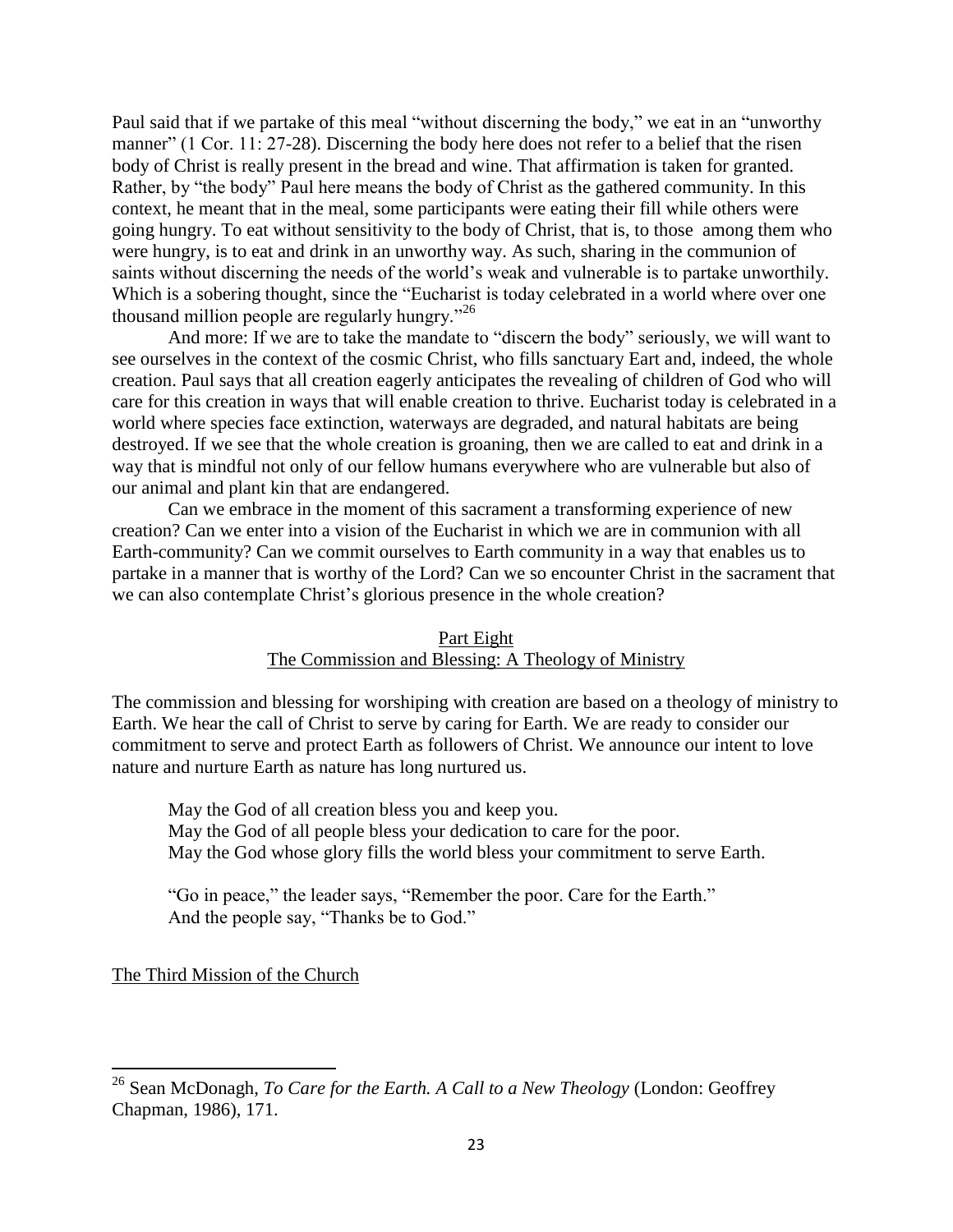A theology of Earth ministry requires a heightened awareness of mission to creation, what may be called the "third mission" of the Church.<sup>27</sup> Traditionally, the first mission of the church, grounded in Matthew 28:19, is to go into the world and to preach the gospel to the greater human community and to disciple all nations for Christ. The second mission, grounded in Luke 4.18-19, extends the saving power of Christ to liberate human beings from the systemic forces that oppress them so that they can embrace God"s work in the world.

The third mission of the church goes beyond the first two and embraces the whole Earth (Mark 16:15). This mission brings the message that there is good news for Earth. It involves participating in the ministry of the cosmic Christ and being claimed by the works of the groaning Spirit, as we find ways to halt the destructive forces at work against creation and as we indentify, wherever possible, the often-obscured, God-given forces of renewal in the life of creation itself.

## A Vocation to Serve and to Protect Earth

We are here reminded of Genesis 2 and the announcement of the commission from God for humans to serve and to protect the Earth. According to the Genesis account, then, earthkeeping is the foundational vocation of all humans. And, as we have seen, both God and Earth are our partners with humans in our earthkeeping vocation. After the first human being was created, God placed him in a fertile garden of trees to serve and to protect it. Christ"s teaching affirms this vocation. Disciples of Christ are called to be servants of all. By implication, the "all" includes "all things" in creation. Our mission, then, includes a vocation to minister to Earth and to serve our kin in creation. This role implies that we stand in solidarity with creation and that we cooperate with God and with nature in restoring Earth.

# Earth as Partner in Healing

 $\overline{\phantom{a}}$ 

It is common today to hear expressions like "saving earth," "sustaining earth," "preserving this planet," and "healing earth." Unfortunately, the language of healing can too easily be subsumed under a medical model where Earth is the patient and humans are the experts, the scientists with all the technological answers. Clearly, the contribution of science and technology are absolutely critical. Nevertheless, there is sometimes an inherent arrogance in that kind of medical model. By contrast, we seek a medical model in which the patient is partner in the healing process. As children of Earth, we seek to relate to Earth as a partner.<sup>28</sup> If we are to be involved in restoring nature, then, we need to begin with openness to the healing capacities inherent in nature and to discern how creation heals itself and us. Healing begins with recognizing that we are working *with* our kin in creation and with Earth.

The process of mutual healing and nurture extends to all aspects of life on Earth and indeed to Earth itself. This impulse to nurture comes from God"s Spirit moving through creation.

<sup>27</sup> See Norman Habel, "The Third Mission of the Church; Good News for the Earth," *Trinity Occasional Papers* XVII, 1 (1998) 31-43 and David Rhoads and Barbara Rossing, "A Beloved Earth Community: Christian Mission in an Ecological Age in *Mission After Christendom: Emergent Themes in Contemporary Mission*, eds. Louisville, KY, Westminster John Knox Press, 2010), 128-143.

<sup>28</sup> See Santmire, *Ritualizing Nature*, 216-244.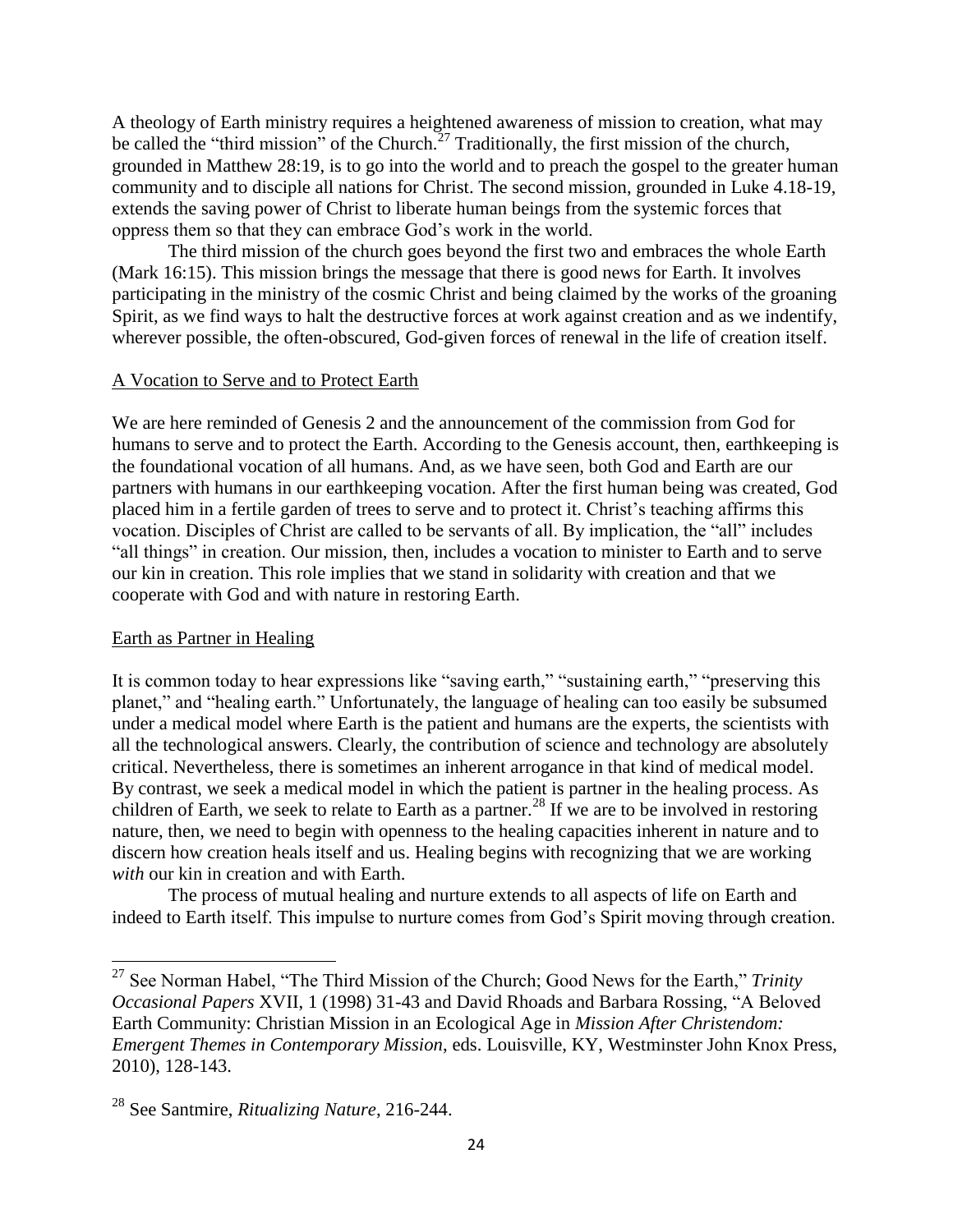Suzuki and O"Connell call this spiritual impulse to nurture the "law of love" in nature. They write:

When we observe the care with which a mud dauber prepares a mud enclosure, inserts a paralyzed victim as food, and deposits an egg, can we be so anthropocentric as to deny this the name of love. How else can we interpret the male sea horse"s protective act of accepting babies into his pouch, the months-long incubation of an emperor penguin's egg on the feet of its vigilant parent or the epic journey of Pacific salmon returning from their natal stream to mate and die in the creation of the next generation? If these are innate actions dictated by genetically encoded instructions, all the more reason to conclude that love in its many manifestations is fashioned into the very blueprint of life. $^{29}$ 

The spiritual impulse to nurture or to love that is deep within Earth and within the creatures of Earth is a force we need to recognize as vital to our connection with Earth. We need to return to Earth and discover again ways to experience these nurturing impulses and to live in harmony with them. For our God is a God whose healing Spirit renews the very ground from which it emerges (Ps. 104:30).

At the same time, as the Scriptures teach us, and as the Book of Job in particular makes undeniably clear, we also need to be very much aware of this disturbing truth: there is much in nature that is strange and alien to us, a sobering fact that we already had occasion to notice. In this respect, nature is not our friend, nor a source of healing. Stars are swept into black holes. Tsunami waves swallow ships and demolish islands. Rats spread plagues in cities, and mosquitoes swarm over children in rural areas bringing the scourge of smallpox. The Bible knows this alien side of nature well.<sup>30</sup> Recognition of this dimension of the natural world will instill a spirit of humility in us and give us occasion to ponder all the more the mysteries of God"s providence, how in this era of God"s history with the whole creation, "under the sign of the cross," we walk by faith, not be sight. We can contemplate the healing that is sometimes apparent in natural processes, to be sure. But when we do, we always see "through a glass darkly" (1 Cor. 13:12).

### The Love of God and Our Ministry to Creation

This nurture and healing power at work in creation, under the sign of the cross, is ultimately grounded in God"s love for creation. Creation exists because God chose to create and continues to do so, in spite of what we have done to creation. The continuing love of God sustains all creation (Ps. 136:1-9). God rejoices in all things that God has made (Ps. 104:31). And God invites us to do the same: to love Earth, to nurture our kin, to embrace our home. We are called to love creation. We may "take care" of our possessions, but we "love" our children. We will not restore what we do not love.

Pursuing ecological justice for all Earth community—human and non-human life alike is the very definition of our healing ministry to creation. Many ecologists argue that nature and the diverse parts of nature have an inherent right to survive and a right to justice. All of the natural world has intrinsic value and therefore ought to be accorded appropriate respect and Godgiven rights. Where the rights and integrity of creation have been violated, especially by human

 $\overline{\phantom{a}}$ 

<sup>29</sup> Suzuki and McConnell, *The Sacred Balance*, 173.

<sup>30</sup> See also Fretheim, *Creation Untamed*.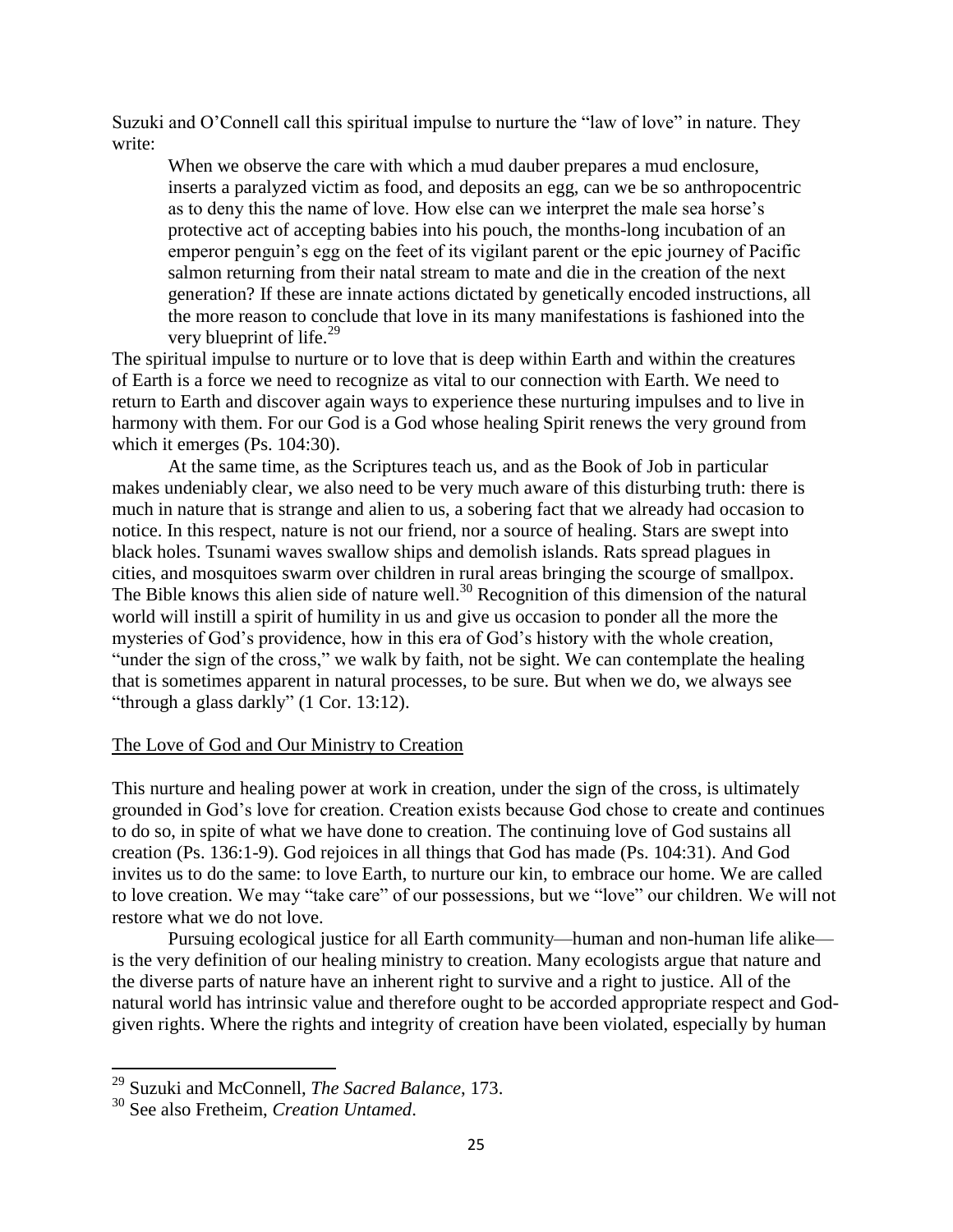beings, Earth cries out for justice. But that cry is often not heard by those who are abusing Earth. We in the church are called to be prophets, like the prophets of old. We are called to hear the cries of Earth and the cries of the poor and to speak against the injustices done to them. As Paul Santmire writes,

We Christians will be a voice for the voiceless, for the sake of the creatures of nature who have no voice in human affairs. We will listen to the plaintiff cries of the great whales and hear the groaning of the forest, and we will be their advocates in the village square and in the courts of power, by the grace of God. All the more so we will hear the bitter wailing of little children who live on the trash mountains and who wear clothes that have been washed in streams overflowing with heinous poisons and who sometimes drink these very waters. $31$ 

Ours is a prophetic mission, a call for justice and peace on Earth and for Earth. As advocates of justice, we recognize that social justice and ecological justice are interrelated needs. It is the oppressed who suffer most from the exploitation of forests and the pollution of our waters. It is people from poorer countries that suffer most from ecological disaster and degradation, people with the least protection and the fewest resources with which to respond. It is people of color who are faced with environmental racism. Environmental racism is perpetrated by many governments and corporations who dump toxic waste—including nuclear waste—and other toxins on communities of color and on indigenous peoples.<sup>32</sup>

Whatever the injustice, this is our ministry. We are called to listen to and to speak on behalf of the people and the lands of Earth—to expose the injustices and to right the wrongs. We assume this role as those who know Christ the crucified, who suffered with creation and for creation, with the oppressed and for the oppressed. The cross leads us to stand with the victims in their suffering.<sup>33</sup>

We leave the service of worship reoriented by God to a right relationship with the whole creation. As we do, we commit ourselves to be part of this third mission of the church to Earth, especially this freshly configured vision of our co-mission *with* nature, to love and nurture all creatures and all things—for God"s sake!

### Further Reading

Boff, Leonardo. *Cry of the Earth, Cry of the Poor.* Maryknoll, NY: Orbis, 1997. Brown, William P. *The Ethos of the Cosmos: The Genesis of Moral Imagination in the Bible.* Grand Rapids: Eerdmans, 1999.

Collins, Paul. *God's Earth: Religion As If It Really Mattered*. Melbourne: Dove, 1995. Edwards, Denis. *Jesus and the Cosmos*. Homebush, NSW: St. Paul Publications, 1991.

Edwards, Denis. *Jesus the Wisdom of God: An Ecological Theology*. Homebush, NSW: St Paul Publication, 1991.

Fretheim, Terence E. *God and the World in the Old Testament. A Relational Theology of Creation*. Nashville: Abingdon Press, 2006.

l

<sup>31</sup> H. Paul Santmire, *Nature Reborn. The Ecological and Cosmic Promise of Christian Theology* (Minneapolis: Fortress Press, 2000), 121.

<sup>32</sup> See Robert Bullard, *Confronting Environmental Racism: Voices from the Grassroots* (Atlanta: South End Press, 1996).

<sup>33</sup> Rasmussen, *Returning to Our Senses*, 54